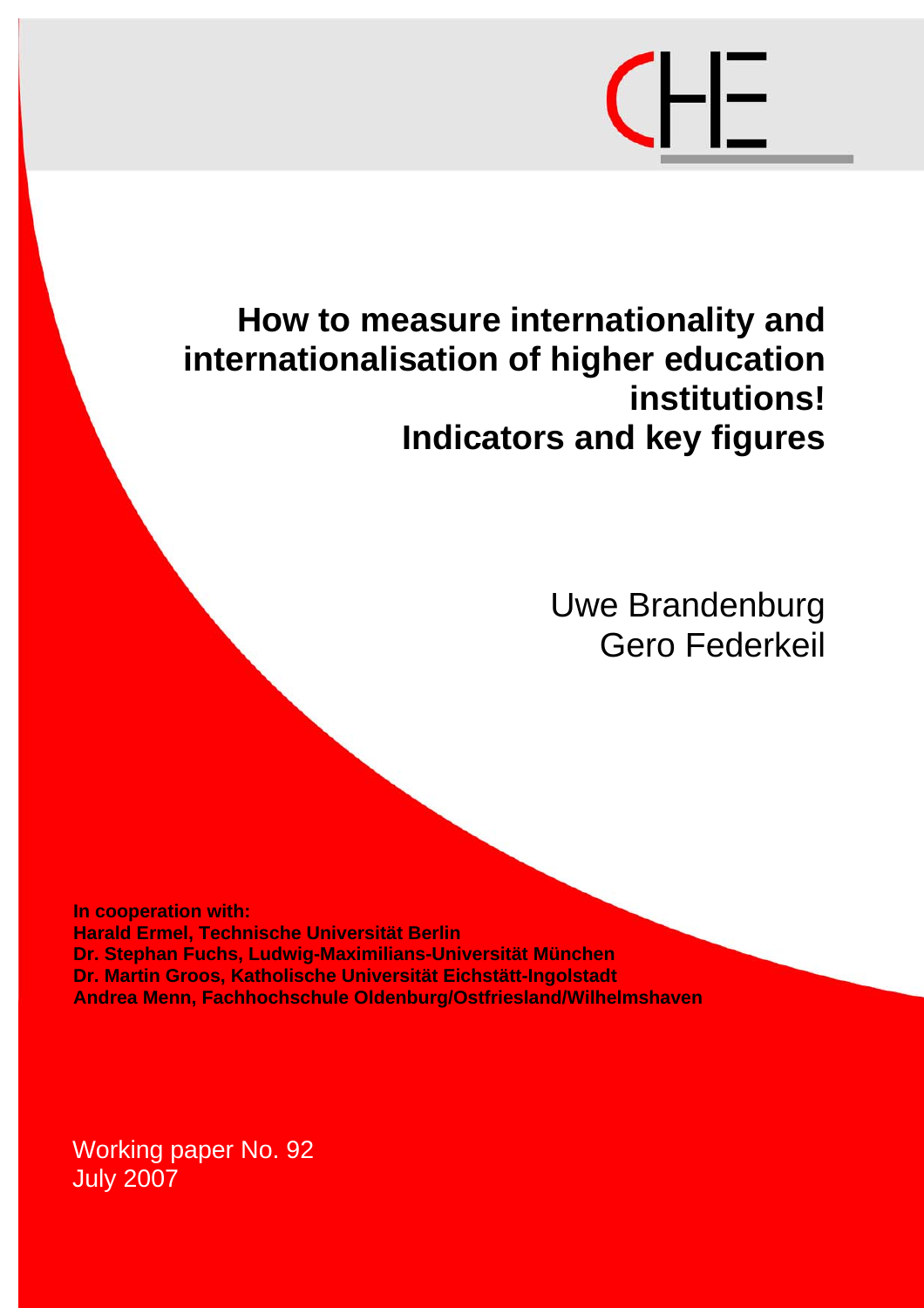

# **How to measure internationality and internationalisation of higher education institutions! Indicators and key figures**

Uwe Brandenburg Gero Federkeil

A Translation of "CHE-Arbeitspapier Nr. 83" by: Belle Parole, Dolmetschen & Übersetzen Andreas-Feininger-Bau, Bühringstraße 12, 13086 Berlin [kontakt@belleparole.com](mailto:kontakt@belleparole.com)

Working paper No. 92 July 2007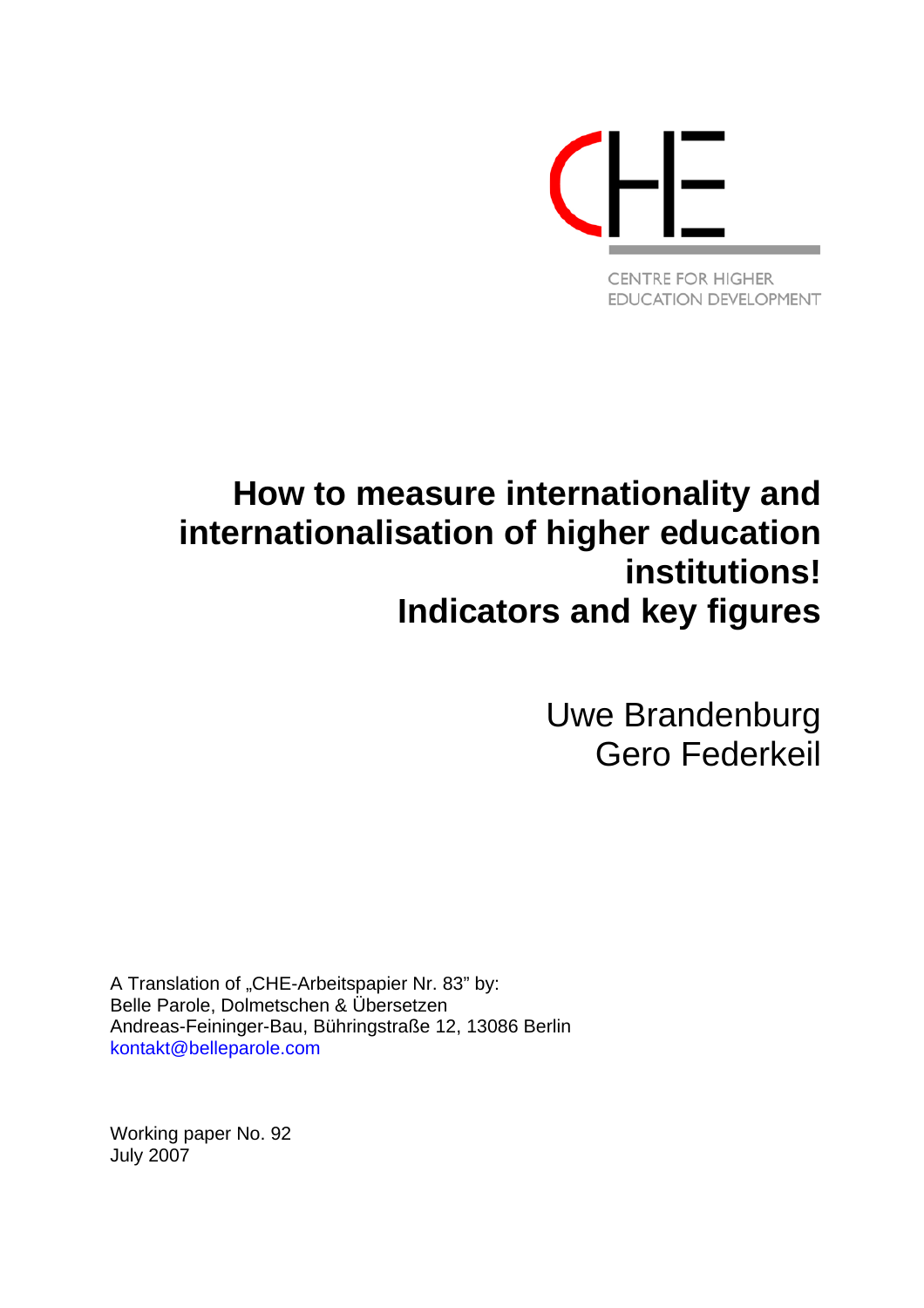CHE Centrum für Hochschulentwicklung gGmbH Verler Str. 6 D-33332 Gütersloh

> Telefon: (05241) 97 61 0 Telefax: (05241) 9761 40 E-Mail: [info@che.de](mailto:info@che.de) Internet: [www.che.de](http://www.che.de/)

ISSN 1862-7188 ISBN 978-3-939589-54-9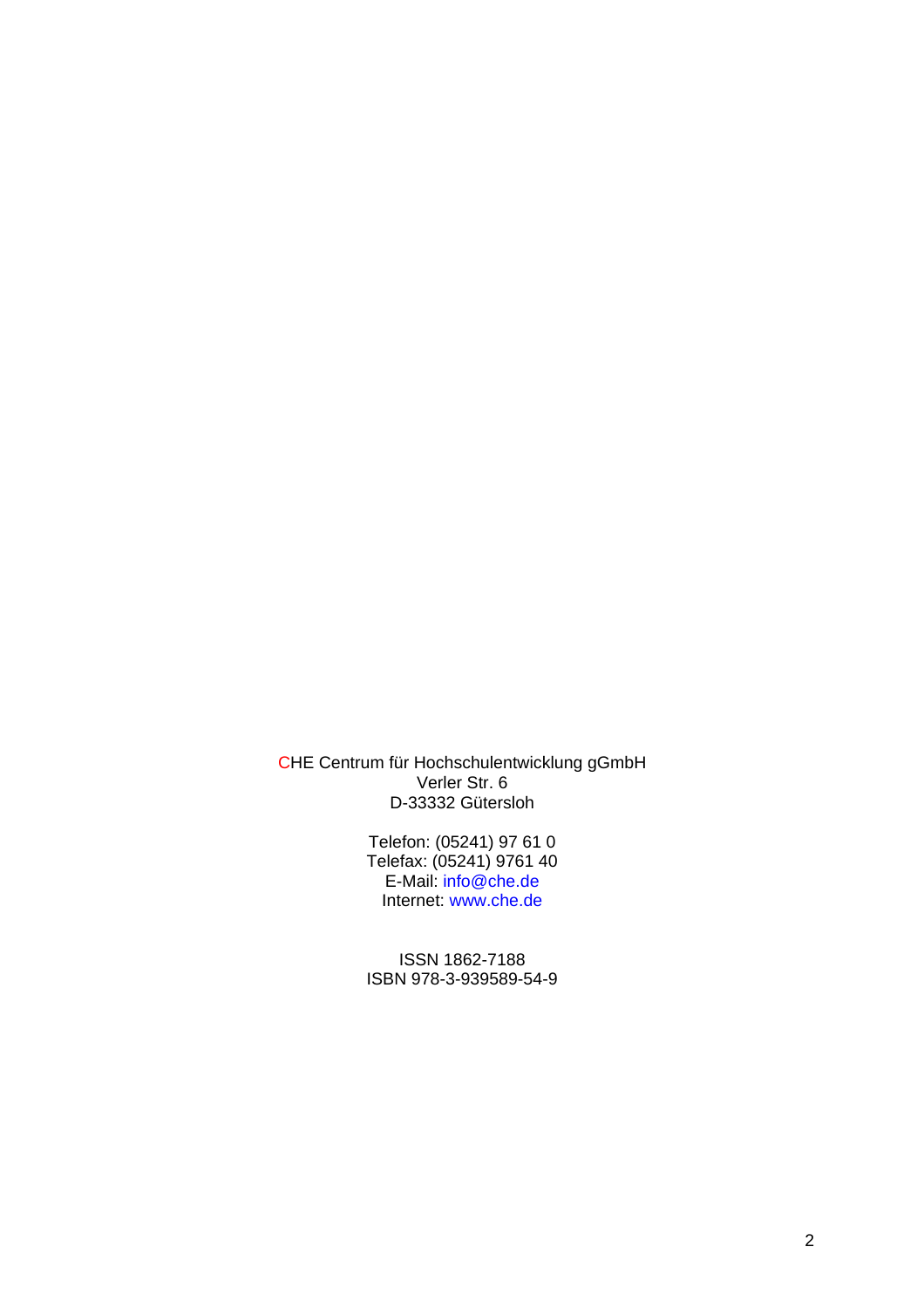| I.   |                                                                                       |     |
|------|---------------------------------------------------------------------------------------|-----|
| Ш.   | <b>METHODOLOGY AND PREMISES FOR THE SELECTION OF INDICATORS, 8</b>                    |     |
| III. | <b>BASIC ASSUMPTIONS AND SPECIFICATIONS FOR THE FORMATION AND</b>                     |     |
|      | IV. INDICATORS FOR INTERNATIONALITY AND INTERNATIONALISATION  12                      |     |
| 1.   |                                                                                       |     |
|      | 1.1.                                                                                  |     |
|      | 1.1.1.                                                                                |     |
|      | 1.1.2.                                                                                |     |
|      | 1.1.2.1.<br>1.1.2.2.                                                                  |     |
|      |                                                                                       |     |
|      | 1.1.3.1.                                                                              |     |
|      | 1.1.3.2.                                                                              |     |
|      |                                                                                       |     |
|      | 1.1.4.1.                                                                              |     |
|      | 1.1.4.2.                                                                              |     |
|      | 1.1.5.                                                                                |     |
|      | 1.1.6.                                                                                |     |
|      |                                                                                       |     |
|      | 2.1.                                                                                  |     |
|      | 2.1.1.                                                                                |     |
|      | 2.1.1.1.                                                                              |     |
|      | 2.1.1.2.                                                                              |     |
|      | 2.1.2.                                                                                |     |
|      | 2.1.3.                                                                                |     |
|      | 2.1.4.                                                                                |     |
|      | 2.2.                                                                                  |     |
|      | 2.2.1.                                                                                |     |
|      | 2.2.2.                                                                                |     |
|      |                                                                                       |     |
|      | 3.1.                                                                                  |     |
|      | 3.1.1.                                                                                |     |
|      | 3.1.1.1.                                                                              |     |
|      | 3.1.1.2.                                                                              |     |
|      | 3.1.2.                                                                                |     |
|      | 3.1.3.                                                                                |     |
|      | 3.1.4.<br>3.1.5.                                                                      |     |
|      | 3.1.6.                                                                                |     |
|      | 3.1.6.1.                                                                              |     |
|      |                                                                                       |     |
|      | 3.2.                                                                                  |     |
|      | Graduates (Bachelor/Master/doctoral candidates to be handled separately) 33<br>3.2.1. |     |
|      | 3.2.2.                                                                                |     |
|      |                                                                                       |     |
|      |                                                                                       | .36 |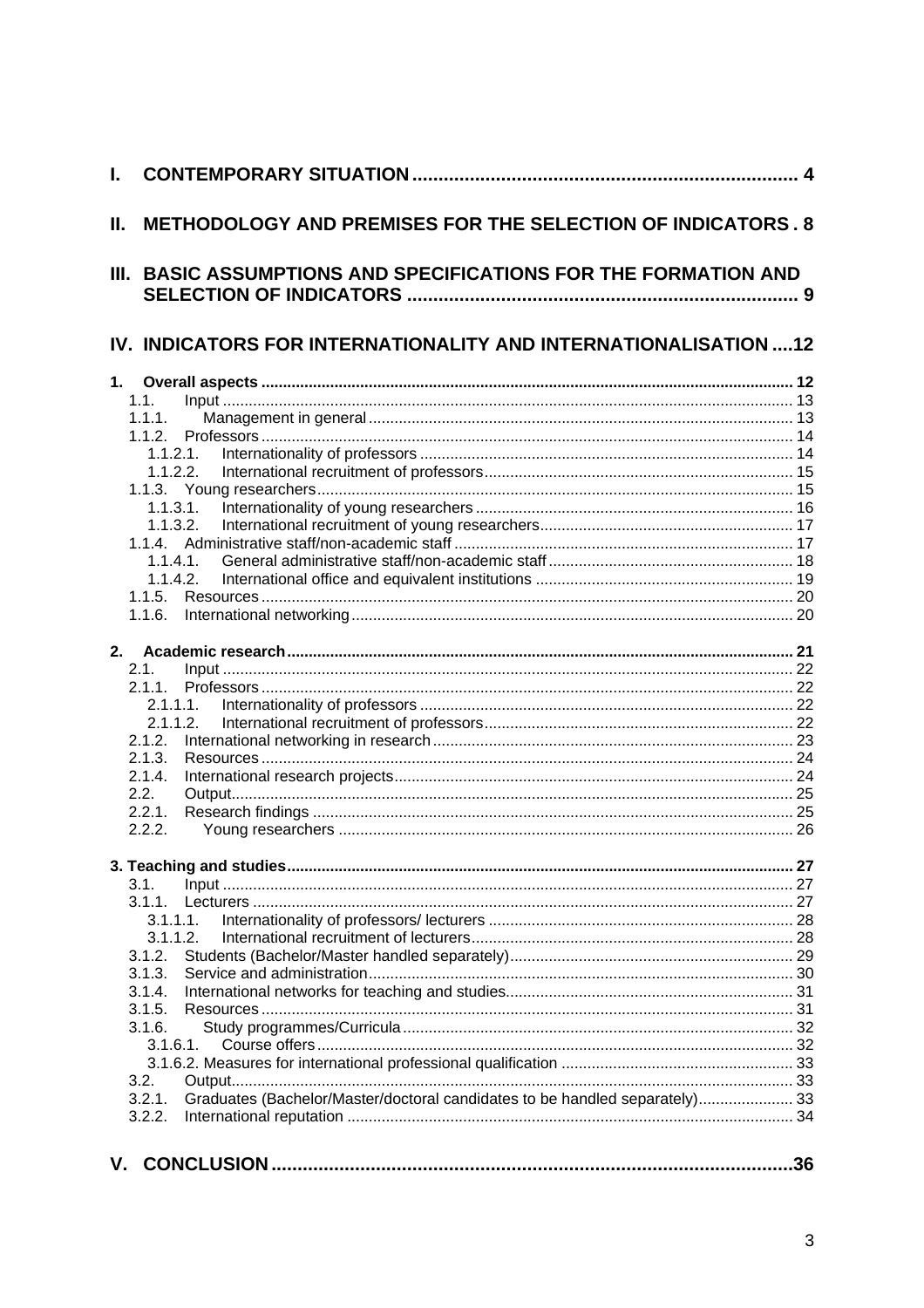### <span id="page-4-0"></span>**I. Contemporary situation**

 $\overline{a}$ 

International references and international exchange form part of the core thinking of modern higher education institutions (HEIs). The influx of students from all over the world and the movement of researchers both leave their marks on German HEIs, German students are more mobile than ever. Internationality currently plays a key role in nearly all HEIs and within the overall context of higher education politics (excellence initiative, accreditation process, intrainstitutional assessment, target agreements etc.). International research cooperation is gaining more and more weight. Furthermore, graduates are increasingly having to find their way and present themselves in a global job market. In addition, the proliferation of global budgets and targeted use of resources also raises the need to find ways of measuring the international arena.

On the other hand, this area has until now barely been shown to be measurable using valid and comparable indicators. We often content ourselves with easily attainable or already available process-generated key figures such as the number of Humboldt scholarship holders or the number of partnership agreements, without addressing the significance of key figures as an indicator for internationality of HEIs, or questions concerning construction validity, objectivity and reliability<sup>1</sup>. This applies to the very heterogeneous and individualised approaches [of](#page-4-1) individual HEIs that try to determine their own degree of internationality with the help of key figures; on the other hand, it also applies to most of the existing rankings making comparisons at international level (e.g. the Shanghai Ranking and the World Ranking of the *Times Higher Education Supplement*). At the same time, in target-settings and target agreements ministries demand that HEIs foster an international approach and document it appropriately.

<span id="page-4-1"></span> $1$  Even within the context of this paper the three quality criteria could not yet be checked. Interested parties are most likely to assess this area properly if they are provided with the relevant data. When using indicators, HEIs should take care to measure only what needs to be measured (construct validity). In addition, when repeating measurements as often as is required and the basic data has not changed in the meantime, the measurements should always give the same results (reliability). Also, the results have to be independent from the person who carries out the measurement. (objectiveness).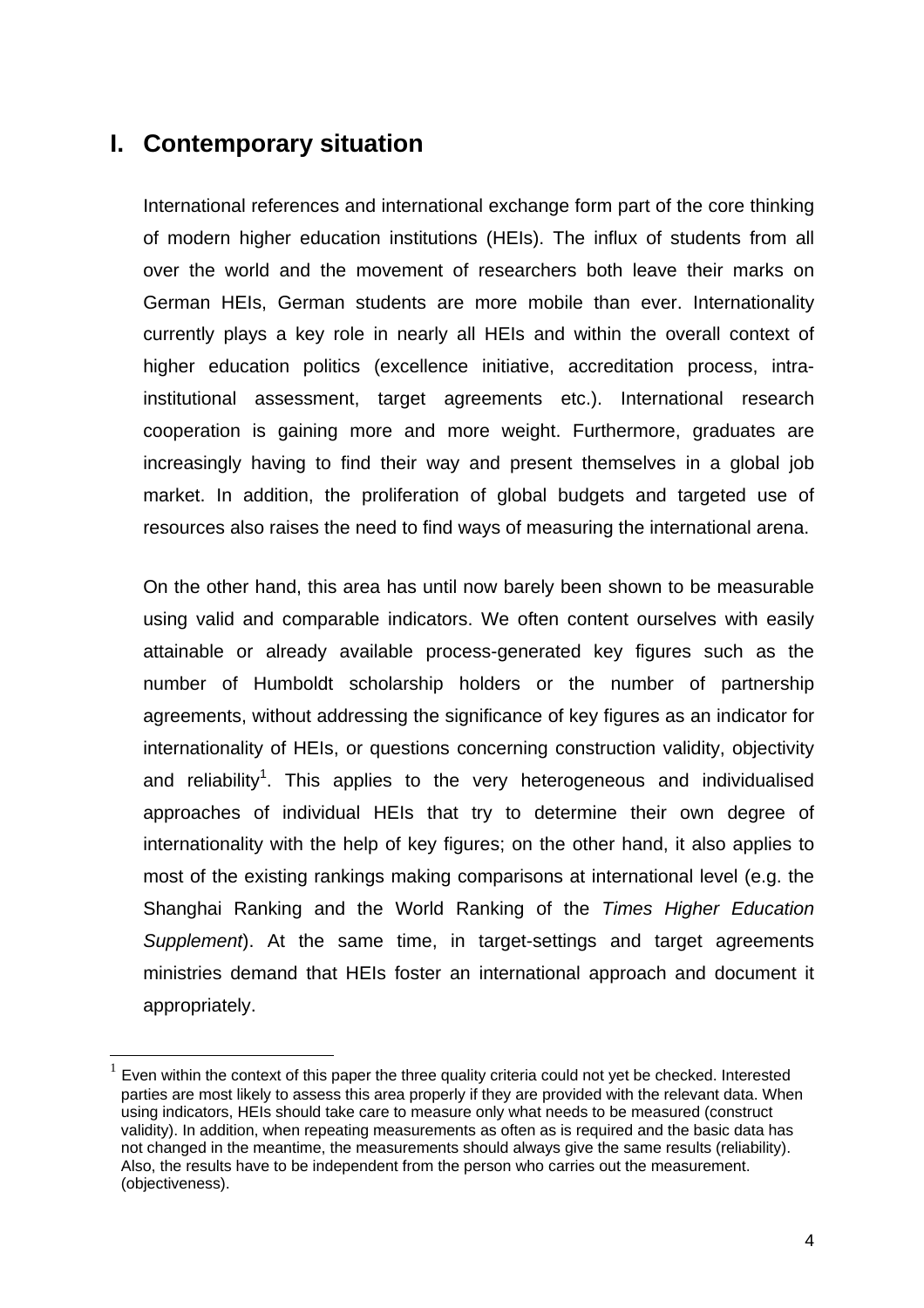Not least due to missing indicators, which should be available nationwide and comparable for all German HEIs, the CHE has to date deliberately avoided the quantitative assessment of internationality and internationalisation in its University Ranking.

As a result of these findings, at the start of 2006, four German HEIs, represented by the heads of International Offices or similar institutions, came together under the supervision and methodical support of the CHE to create a project with the following main goals:

- 1. To measure internationality and/or internationalisation (3), a comprehensive set of instruments of possible indicators shoul[d](#page-5-0) be developed<sup>2</sup>, which offers all German HEIs, independent from their individual target settings and profiles, a sufficient base to allow these areas to be discussed in upcoming internal and external debates.
- 2. Any HEI taking part in the working group can take away an individual and relevant set of indicators that help the institution visualise its own ideas of internationality and internationalisation.
- 3. Our intention was to develop a set of overall indicators that can also be used as the basis of a nationwide ranking of HEIs.

In order to achieve these goals, taking into account the different situations at the start, we invited sufficient HEIs to form a heterogeneous group, taking part:

 $\overline{a}$ 

<span id="page-5-0"></span> $2$  The two terms are defined in the following chapter.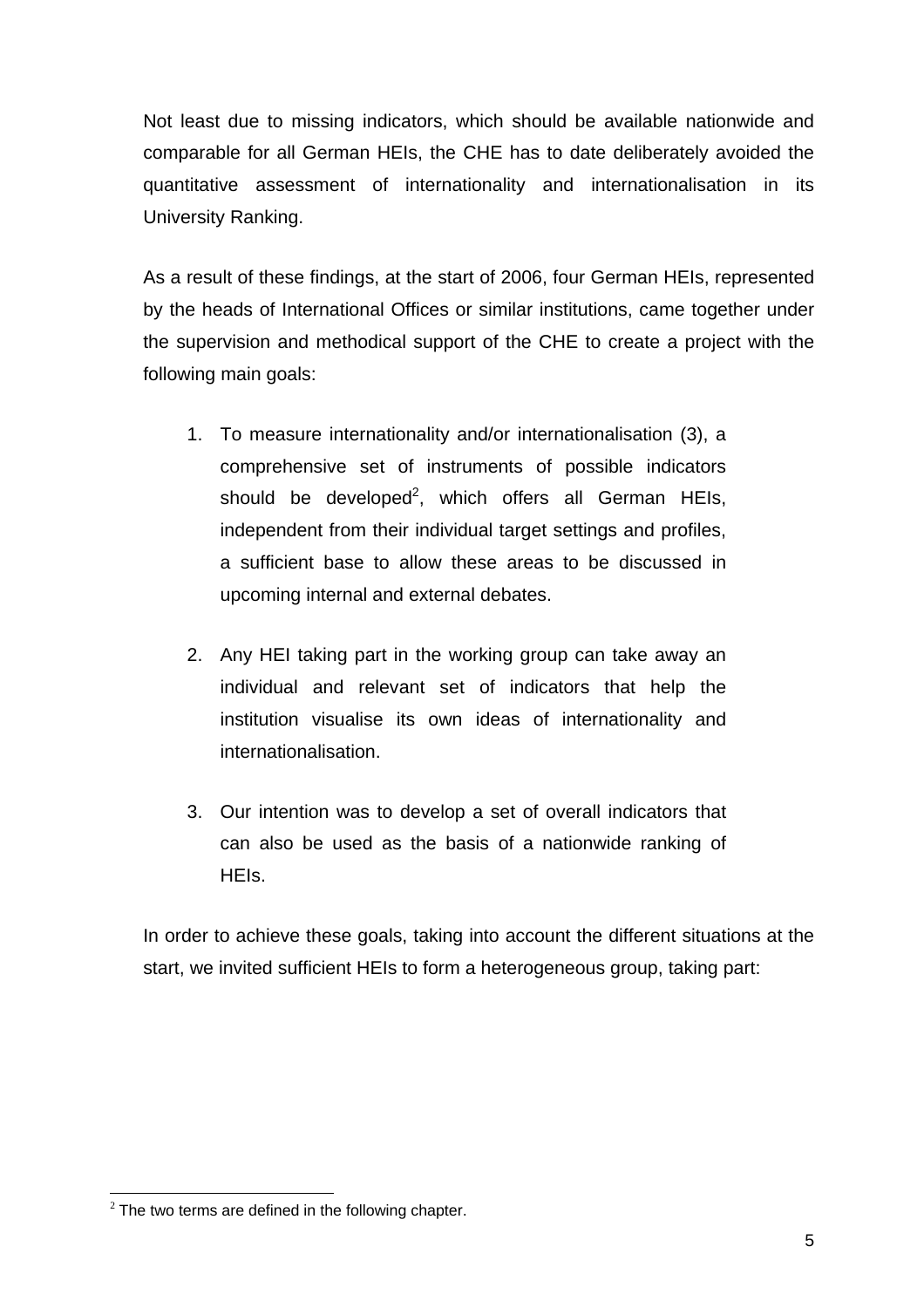- 1. **Ludwig-Maximilians-Universität München (LMU)**, to represent the large public university sector,
- 2. **Technische Universität Berlin (TUB)**, to represent technical universities,
- 3. **Fachhochschule Oldenburg/Ostfriesland/Wilhelmshaven (OOW)**, to represent *Fachhochschulen* (universities of applied sciences) on more than one site,
- 4. **Katholische Universität Eichstätt-Ingolstadt (KU)**, to contribute the experience and expectations of a small, private university.

Before we describe and explain the individual indicators, it is necessary to define terminology and set out the context in which the findings can be interpreted.

#### **Definition of internationality and internationalisation**

If you look at the different target agreements, announcements and publications of HEIs and ministries on the topic of internationalisation and internationality, it is easy to see that the terms are often mixed up or used synonymously. They often speak about "internationalisation" in cases where key figures or indicators barely show the current level of "internationality" (e.g. the number of international students enrolled on a certain date X). We need to be able to tell the two terms apart in order to evaluate indicators appropriately with respect to target-setting and significance. Moreover, in order to achieve a useful measurement it should clearly be determined in advance what can be assessed as measurable "internationality" and "internationalisation" and under which conditions this takes place. In most cases, this can only be developed by institutions themselves in individual cases within the context of their strategy process.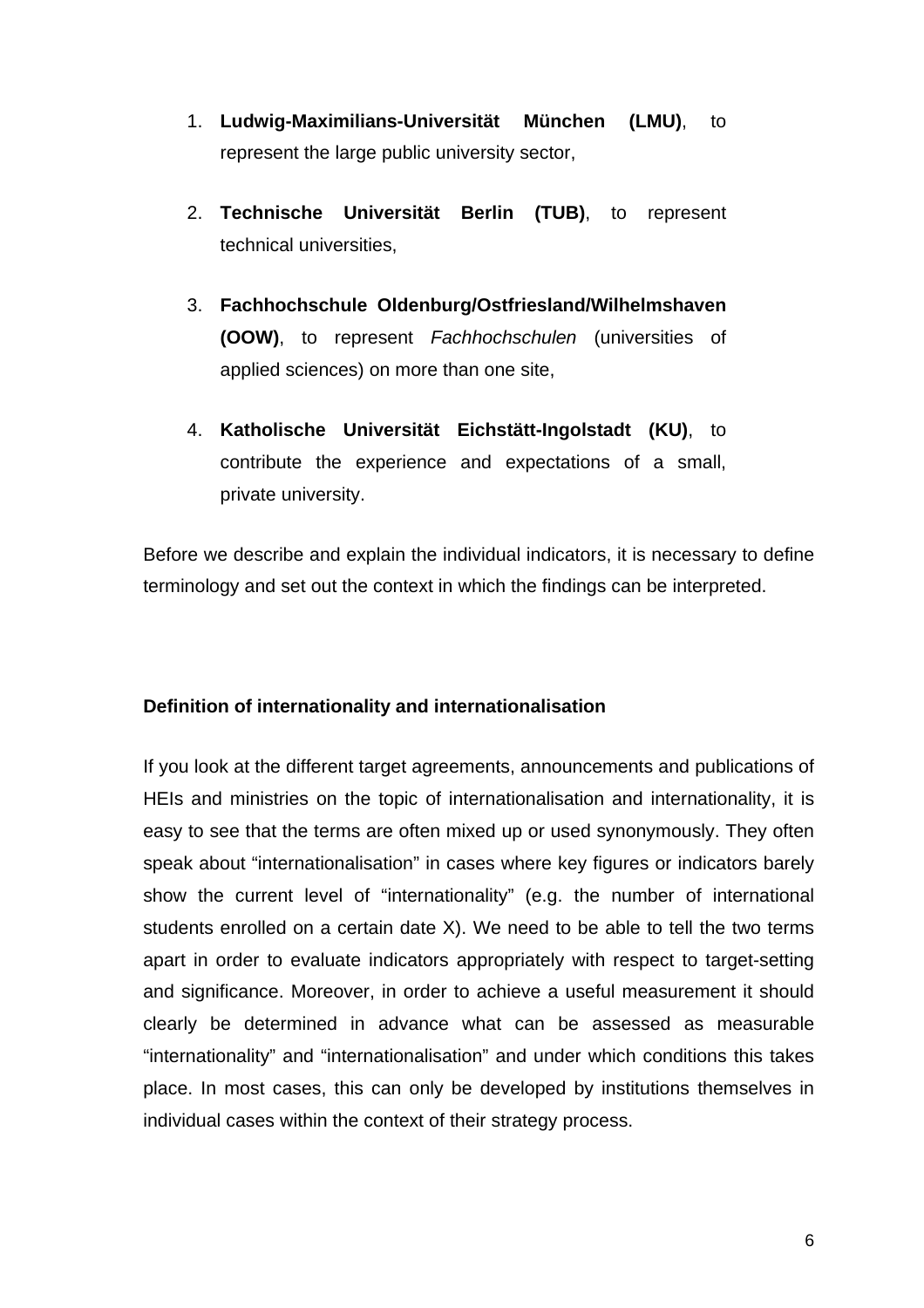Internationality and internationalisation can be classified as follows:

 *Internationality describes either an institution's current status or the status discernible at the date of data acquisition with respect to international activities.* 

*In contrast, internationalisation describes a process in which an institution moves, in a more or less steered process, from an actual status of internationality at time X towards a modified actual status of extended internationality at time X+N. In this instance, in the event of proper planning, the actual status is set against an expected target status. The result is then the difference between the actual situation after expiration of the period n and the desired situation after expiration of the period n.* 

In the latter case, the time period within which this change of situation will be observed, must be determined.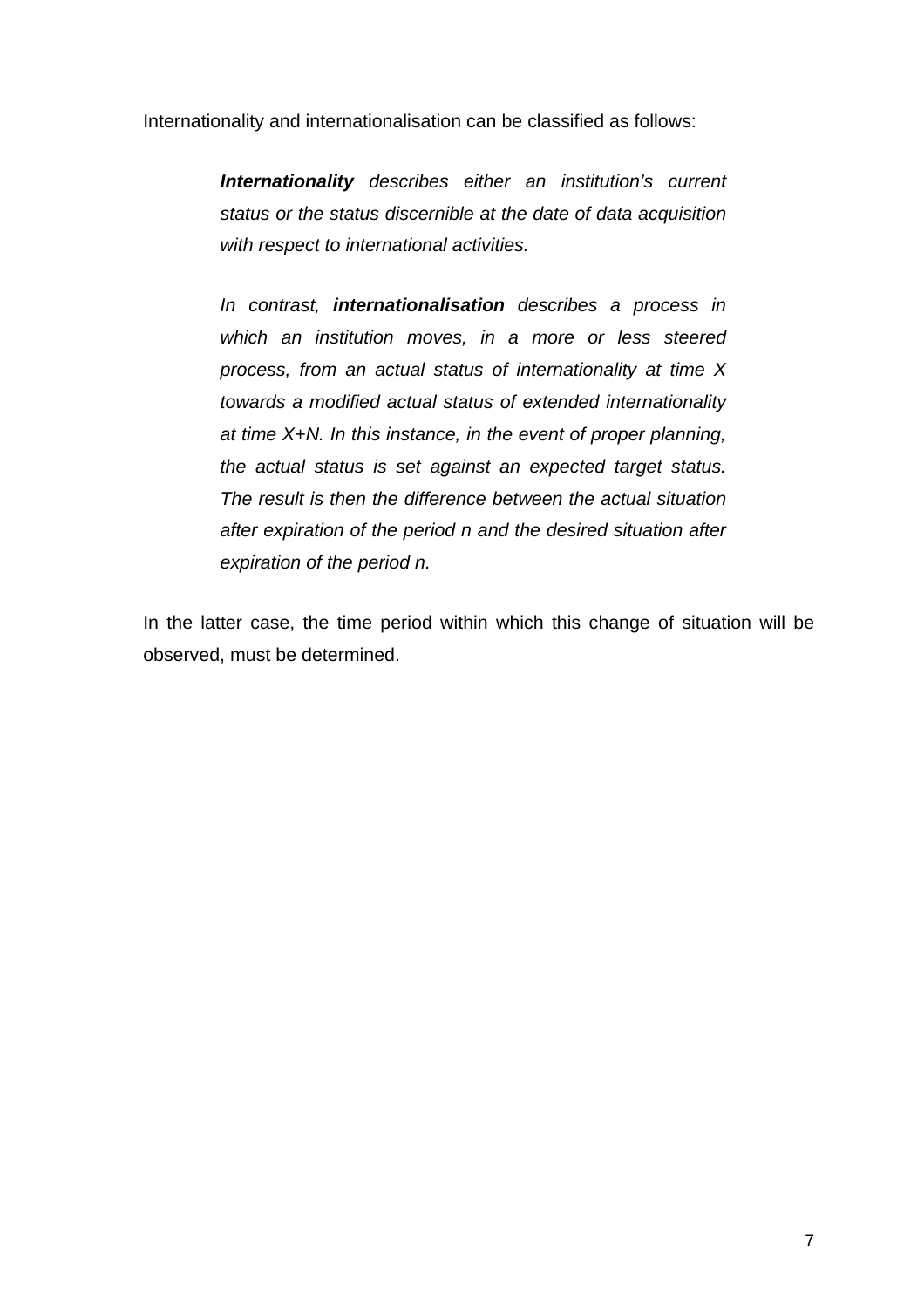# <span id="page-8-0"></span>**II. Methodology and premises for the selection of indicators**

The development of useful indicators that avoid the generation of "dead" data demands that every individual HEI has a clear idea of what internationality means in the different performance areas. Thus, the situation in which indicators emerge by chance in the decision-making process or merely from existing data can be avoided. Experience has shown that people often start to look for indicators on the basis of availability, which rules out innovative approaches from the outset.

In the following, we intend to provide a tool set to reveal the performance of HEIs within a coherent system of key figures and indicators with respect to their internationality. It should be noted that the strategic outlook of the HEI must in no way be secondary to the short-term improvement of individual key figures and indicators.

To make terminology simple, we will henceforth use the term **indicator** even if we are talking about key figures. Indicators and key figures differ in definition: a key figure represents a value without any reference to other values (e.g. the number of international doctoral candidates), whereas an indicator describes such a key figure in relation to another figure (e.g. the proportion of international doctoral candidates in relation to the total number of doctoral candidates at an HEI).

In terms of higher education practices, it seems wise to split indicators into *input indicators* and *output indicators*. Factors contributing to the creation of findings (such as staff structures, curricular questions, allocation of resources) are subsumed under input indicators whereas output indicators measure findings at the end of academic processes (e.g. graduates or research findings).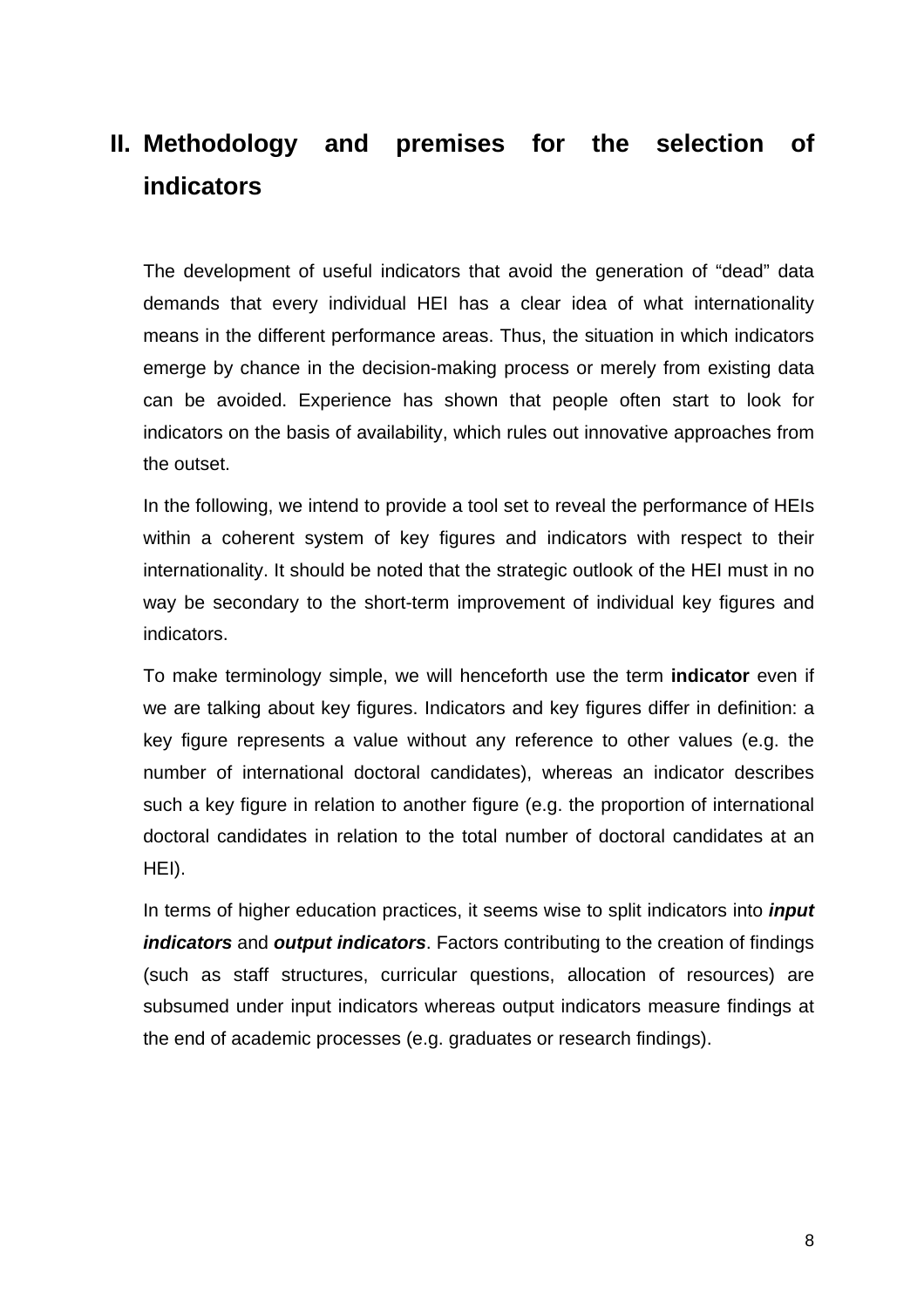# <span id="page-9-0"></span>**III. Basic assumptions and specifications for the formation and selection of indicators**

When selecting indicators, you should consider your own targets and whether or not the indicators can reasonably be acquired within time series. Indicators that require simple "Yes" or "No" answers (e.g.: "Has an internationalisation strategy been implemented?") are acquired only once and can therefore only ever be indicators of internationality. Indicators that can reasonably be produced within time series and thus document a development (e.g. the number of international students relative to the total number of students) can be used two-fold: they depict internationality at the moment of acquisition and, on the other hand, they depict internationalisation within the reach of the time series. These time series state the development of the measured values, e.g. percentage growth, change in absolute figures over a time period, etc.

Up to now, determining internationality for evaluations and rankings has been based principally on snapshots<sup>[3](#page-9-1)</sup>, either because "internationalisation" is a fresh opic on the agenda lacking both definition and target clarity, or because the focus is on improving one's own competitive position (in terms of rankings and public funds allocated). In contrast, indicators for internationalisation (time series) have a medium- and long-term effect and are, for example, important in the context of quality assurance processes. Choosing a time series depends on the underlying strategy. Hence, our project is also designed to provide HEIs with a set of indicators that can be used over a longer period of time.

As far as the time series are concerned, these have to be considered as a whole as this is the only way to recognise long-term developments. Aggregations over a time series bear the risk of minimising differences.

<span id="page-9-1"></span>Let us give an example for illustration: In 1990, the proportion of international students at an HEI was 10%. This figure developed as follows: 15% in 1995, 5% in 2000 and 30% in 2005. If you consider solely the development from 1990 to 2005 with both the starting and final values, you would record a surplus of 20%. The average value over the time series would be 15%. The collapse in 2000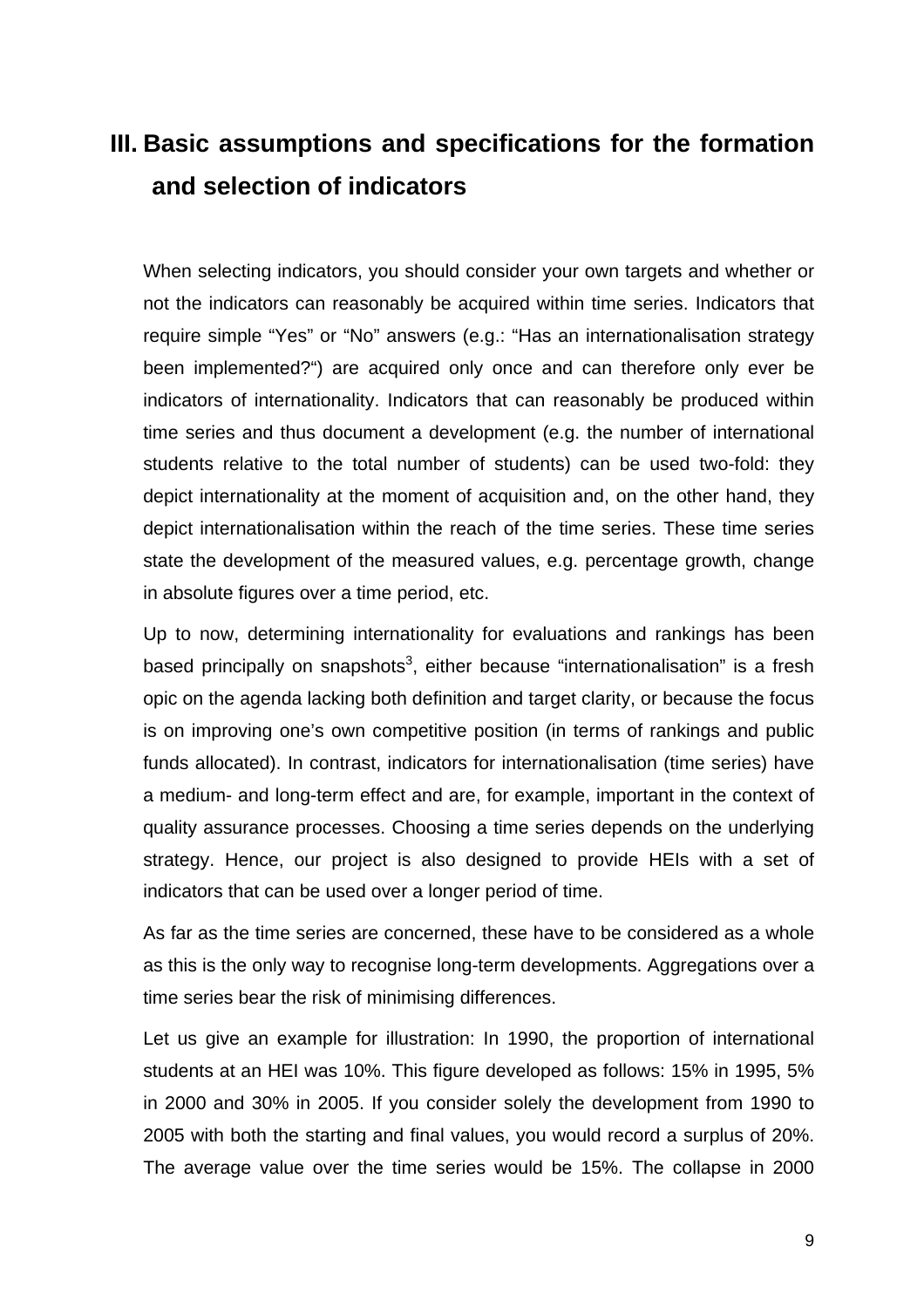would not show up at all and would therefore not be included in an analysis or cause study.

Also, the differentiation of indicators into input indicators and output indicators can be very useful. Input indicators make sense, for example, if you want to compare your type of organisation with others, or if you are aware of weaknesses and can link them to certain organisational aspects. Output indicators are helpful if you want to unveil possible trouble areas without these necessarily pointing to input areas in need of improvement. The latter has to be undertaken in a separate process. Moreover, output indicators can document developments specified in a strategy or target agreement

Before using indicators, HEIs must set themselves internationality goals and draw up a strategy of how to achieve these goals. This process consists of the following steps:

- a. definition of the internationalisation targets,
- b. development of a coherent internationalisation strategy<sup>4</sup>,
- c. compilation of a catalogue of short-, medium- and long-term measures ensuring the implementation and realisation of the internationalisation strategy,
- d. development of a quality management system that:
	- effectively accompanies the implementation of the measures and adjusts the measures, if necessary.
	- documents and analyses its influence on the strategy targets.

The use of indicators from the following set of instruments only makes sense if the indicators actually describe internationalisation and internationality. The process of acquisition, the pre-definition of targets and determining how the results are to be used should all be developed jointly with and carried through by all the parties concerned.

 $3$  Often using pure identification numbers, therefore without the reference typical for indicators.<br> $4$  This should not lead to commonplaces such as "international university" or "world-class university",

<span id="page-10-0"></span>but has to describe targets, measures and quality assurance.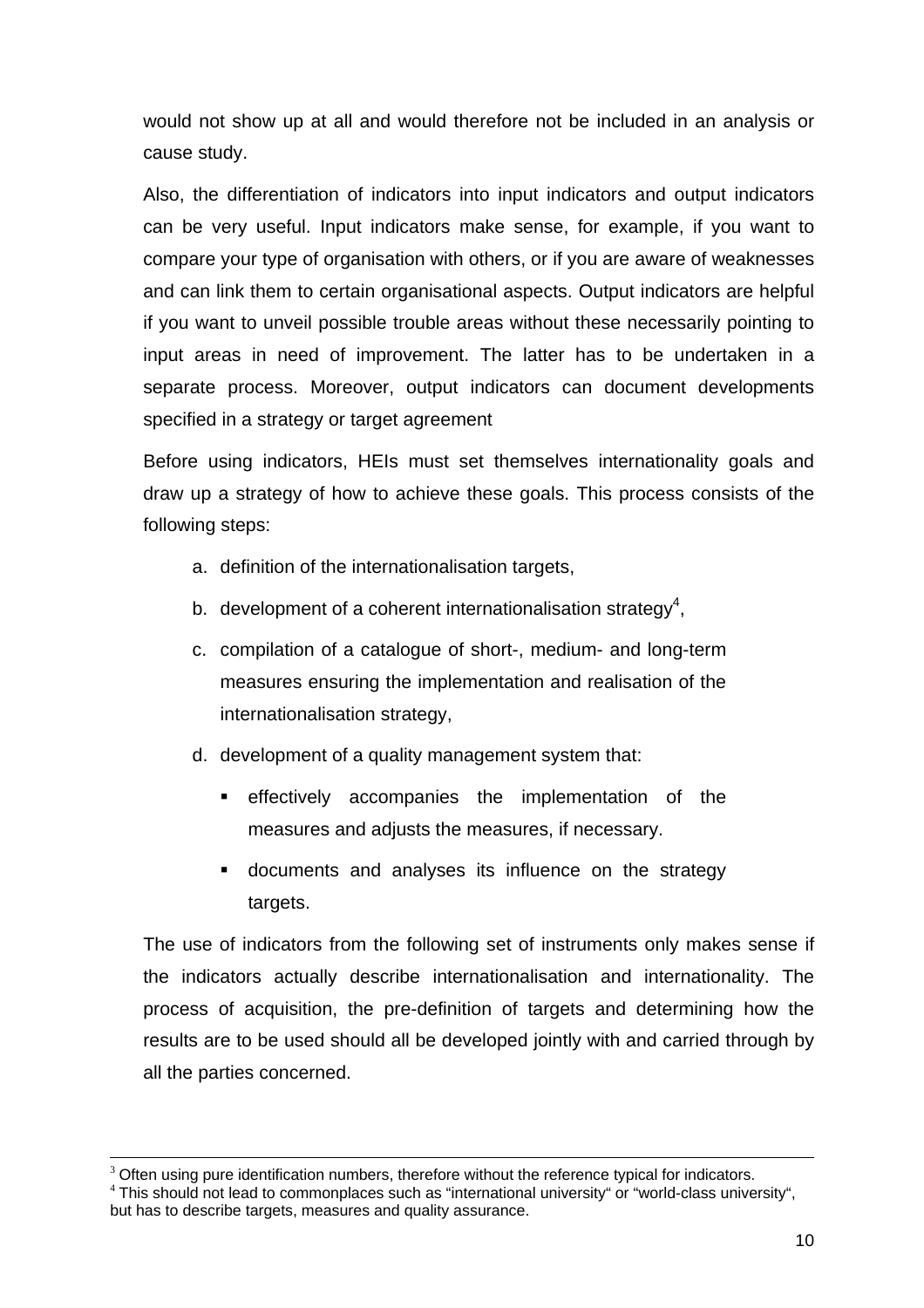Hidden targets such as the acquisition of indicators for the determination of budget cut options jeopardise the entire process. This leads to an open discussion only in the rarest of circumstances, and the willingness to cooperate of the departments providing the data is accordingly low. We hold the view that open communication and the willingness to reach a consensus are preconditions for the success of indicator-based internationalisation processes.

The focus of interest is therefore on the internal processes in HEIs that produce the internationality or internationalisation indicators. To this end, a set of targets was developed. In a second step, these were assigned to overall aspects, research or teaching and studies. Then, thematic areas were defined – such as service, new recruits or study programmes – to which individual indicators were assigned. These indicators refer to either input parameters or output parameters. Most indicators can also be produced within time series and can thus be used for measuring internationalisation (process). For this reason, these indicators are marked by a **\*** in the following charts.

The question whether or not data on which the indicators are based can be acquired has deliberately been factored out of the set of instruments in order to achieve, preferably, a comprehensive set of instruments for different types of HEIs. HEIs have to check for themselves whether or not an indicator makes sense for them and whether the data can be acquired. Our experience with rankings shows that there is a correlation between importance and collectibility. If the process of internationalisation as a comparison of target and actual states or the determination of the actual state of internationality is of prime interest for the HEI, it will be possible to acquire data which have so far not been available.

Requirements, however, vary for the third goal: the determination of the overall indicators applicable in rankings. As several types of HEIs were represented in our working group, it is highly probable that the suggested indicators are generally suitable for ranking. The decision on how to use these indicators is up to the interested party.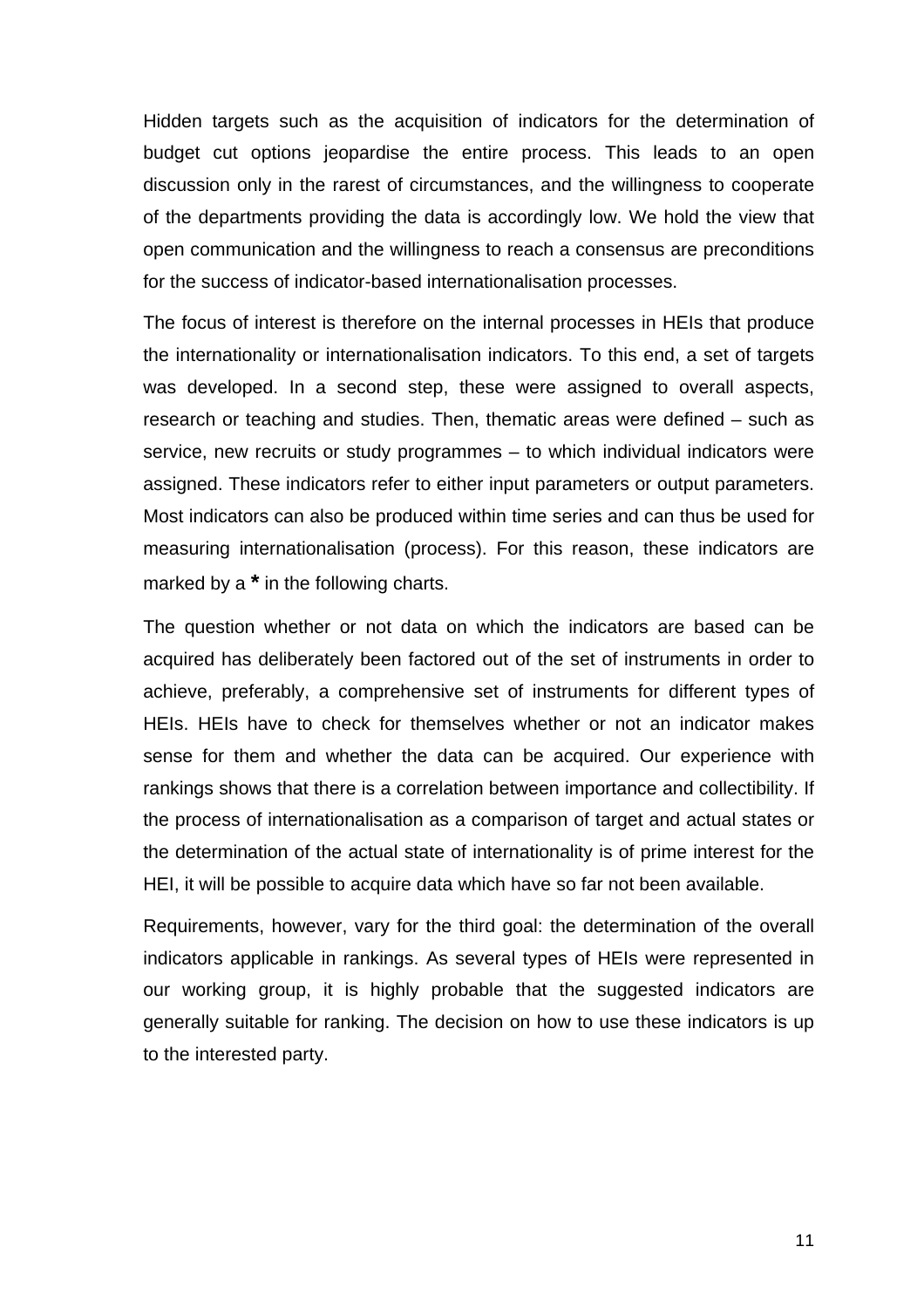# <span id="page-12-0"></span>**IV. Indicators for internationality and internationalisation**

The indicators in our list allow for several interpretations of internationality and internationalisation. For every aspect, we draw your attention, if necessary, to special characteristics and possible difficulties. Whether these refer to overall aspects or the areas of research and studies, the general view of the CHE is that indicators shall only be used for comparative rankings if they are assigned to scientific disciplines. Indicators stating the internationality or internationalisation of an HEI in toto should play only a descriptive role in rankings. They are rather being used within an HEI or for comparison with other HEIs.

As far as the time series are concerned, we usually recommend observations over a period of 5 to 10 years to receive useful comparable values and set a limit to data acquisition.

As a matter of principle, the suggested key figures and indicators refer to actual values, not to target values, i.e. scholarship funds are the funds actually distributed (expended costs) and not the budgeted funds.

#### *1. Overall aspects*

 $\overline{a}$ 

A number of indicators for internationality and internationalisation are located at the level of the overall university and/or other structural units such as the faculties. This quite naturally produces overlapping areas with the areas of research and teaching so that some indicators can be used twice at the input level<sup>[5](#page-12-1)</sup>.

The indicators listed in this paper can be applied to both the overall university or to smaller structural units.

<span id="page-12-1"></span> $<sup>5</sup>$  For the following considerations hospital staff has be examined separately, as otherwise it is not</sup> possible to reasonably compare HEIs with hospitals and such without.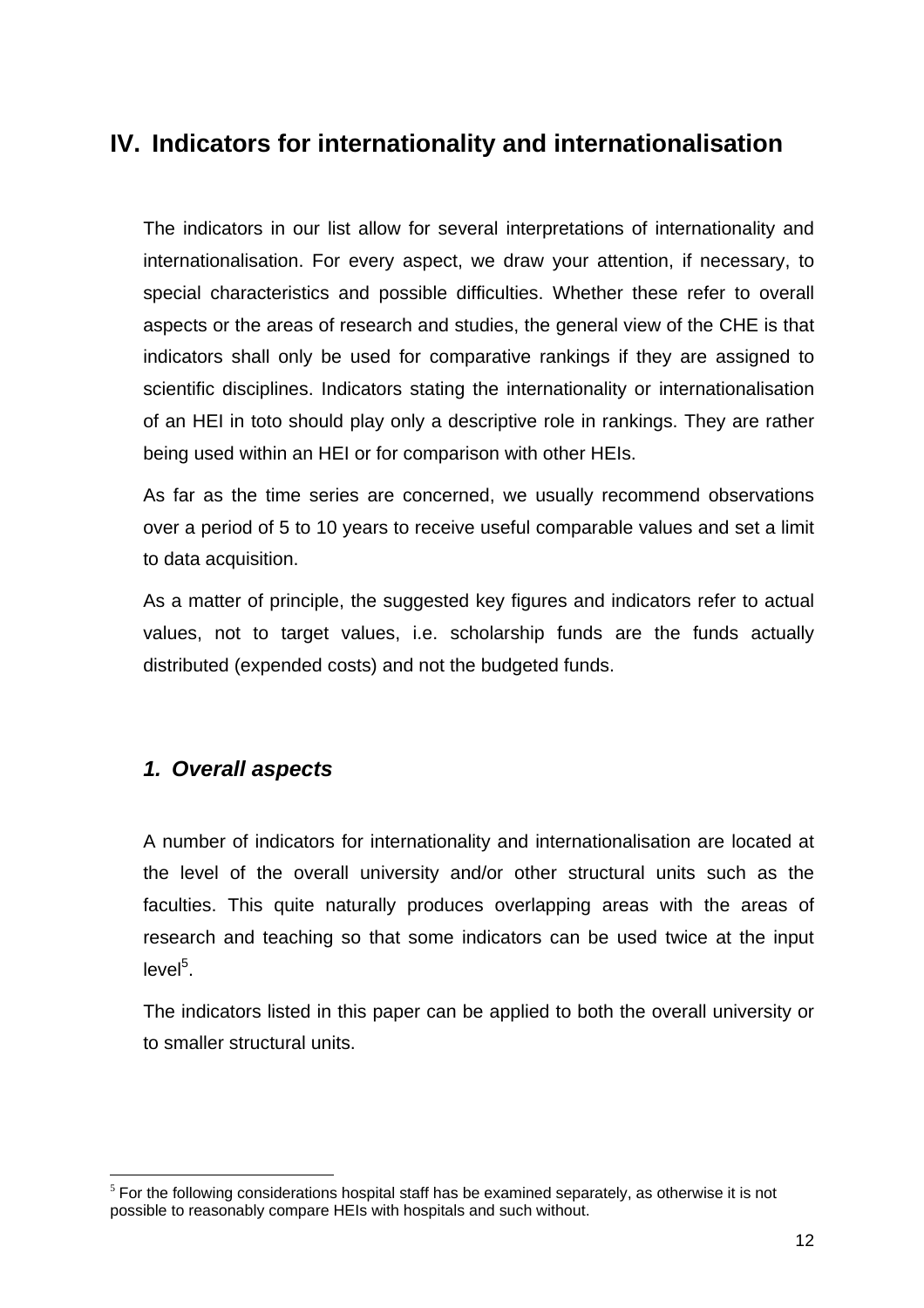#### <span id="page-13-0"></span>1.1. Input

#### 1.1.1. Management in general

Management is a decisive factor for the internationality of an HEI or for the process of internationalisation. In this respect, "management" defines not only the management staff of an HEI but also comprises all tasks and structures associated with the management of an HEI.

A crucial aspect in the context of higher education management and its importance for internationality and internationalisation is the managers' personality. We therefore want to point out that even indicators such as "degree of anchorage" cannot depict or measure to what extent the personality of the respective managers encourage internationalisation.

| (how many of the questions 1.1.1.2. to 1.1.1.10. have been    |                                                                                                                                                                                                                                                                                                                                                                                                                                                                                                                                                                                                                                        |
|---------------------------------------------------------------|----------------------------------------------------------------------------------------------------------------------------------------------------------------------------------------------------------------------------------------------------------------------------------------------------------------------------------------------------------------------------------------------------------------------------------------------------------------------------------------------------------------------------------------------------------------------------------------------------------------------------------------|
| answered with "yes"? All answers = "yes" corresponds to 100%) |                                                                                                                                                                                                                                                                                                                                                                                                                                                                                                                                                                                                                                        |
|                                                               |                                                                                                                                                                                                                                                                                                                                                                                                                                                                                                                                                                                                                                        |
|                                                               |                                                                                                                                                                                                                                                                                                                                                                                                                                                                                                                                                                                                                                        |
|                                                               |                                                                                                                                                                                                                                                                                                                                                                                                                                                                                                                                                                                                                                        |
|                                                               |                                                                                                                                                                                                                                                                                                                                                                                                                                                                                                                                                                                                                                        |
|                                                               |                                                                                                                                                                                                                                                                                                                                                                                                                                                                                                                                                                                                                                        |
|                                                               |                                                                                                                                                                                                                                                                                                                                                                                                                                                                                                                                                                                                                                        |
| regularly<br>an                                               |                                                                                                                                                                                                                                                                                                                                                                                                                                                                                                                                                                                                                                        |
|                                                               |                                                                                                                                                                                                                                                                                                                                                                                                                                                                                                                                                                                                                                        |
| representational<br>events<br>(visits)<br>οf                  |                                                                                                                                                                                                                                                                                                                                                                                                                                                                                                                                                                                                                                        |
| including<br>a                                                |                                                                                                                                                                                                                                                                                                                                                                                                                                                                                                                                                                                                                                        |
|                                                               | Is the person responsible for international relations<br>directly subordinate to the management of the HEI or<br>does he report directly to it?<br>Is there a member of the management of the HEI<br>responsible for international relations?<br>Is internationality/internationalisation regularly a topic<br>in management conferences?<br>internationality/internationalisation<br>agenda item in management conferences?<br>Does the vice-chancellor/president regularly attend<br>international<br>delegations, visits at partner universities)?<br>Does an internationalisation strategy<br>defined catalogue of measures exist? |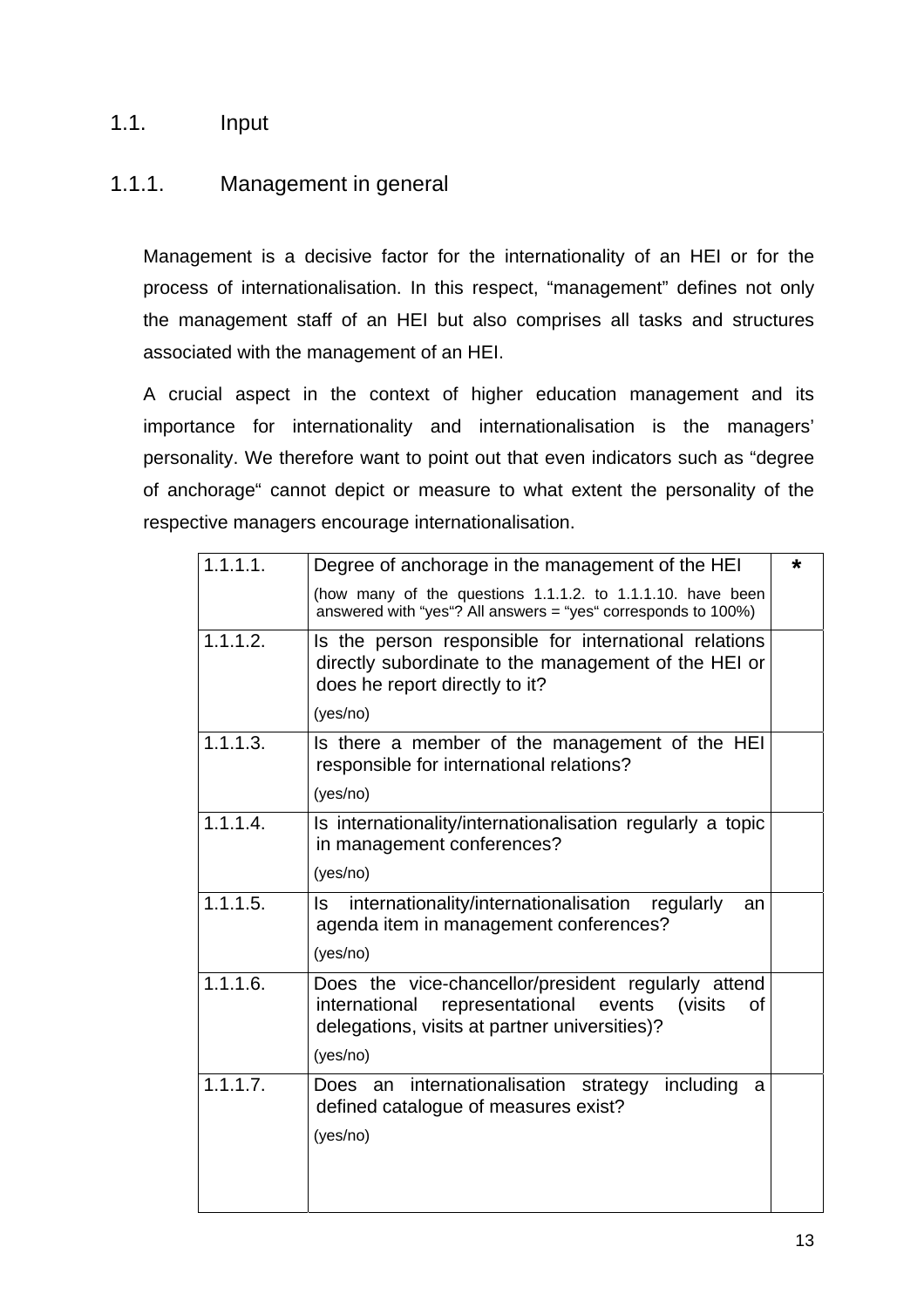<span id="page-14-0"></span>

| 1.1.1.8.  | Is internationality/ internationalisation incorporated into<br>the strategy of the HEI and does it produce<br>measures?<br>(yes/no)                                                                    |  |
|-----------|--------------------------------------------------------------------------------------------------------------------------------------------------------------------------------------------------------|--|
| 1.1.1.9.  | Is internationality/ internationalisation incorporated into<br>target agreements with the provider, the higher<br>education council and other bodies responsible for<br>target agreements?<br>(yes/no) |  |
| 1.1.1.10. | If 1.1.1.8. and/or 1.1.1.9 have been answered with<br>$Yes$ :<br>To what extend is it linked to funding and human<br>resources?                                                                        |  |

## 1.1.2. Professors

# 1.1.2.1. Internationality of professors

| 1.1.2.1.1. | Number of professors who have spent at least 1<br>semester abroad in the last x years                                                | $\star$ |
|------------|--------------------------------------------------------------------------------------------------------------------------------------|---------|
| 1.1.2.1.2. | Proportion of professors who have spent at least 1<br>semester abroad relative to the total number of<br>professors                  | $\star$ |
| 1.1.2.1.3. | Number of international business trips per annum<br>of professors in relation to the total number of<br>professors                   | $\star$ |
| 1.1.2.1.4. | Number of professors who gained their doctoral<br>degree abroad                                                                      | $\star$ |
| 1.1.2.1.5. | Proportion of professors who gained their doctoral<br>degree abroad relative to the total number of<br>professors                    | $\star$ |
| 1.1.2.1.6. | professors with international<br>Number of<br>professional experience outside the HEI                                                | $\star$ |
| 1.1.2.1.7. | Proportion of professors with international<br>professional experience outside the HEI relative to<br>the total number of professors | $\star$ |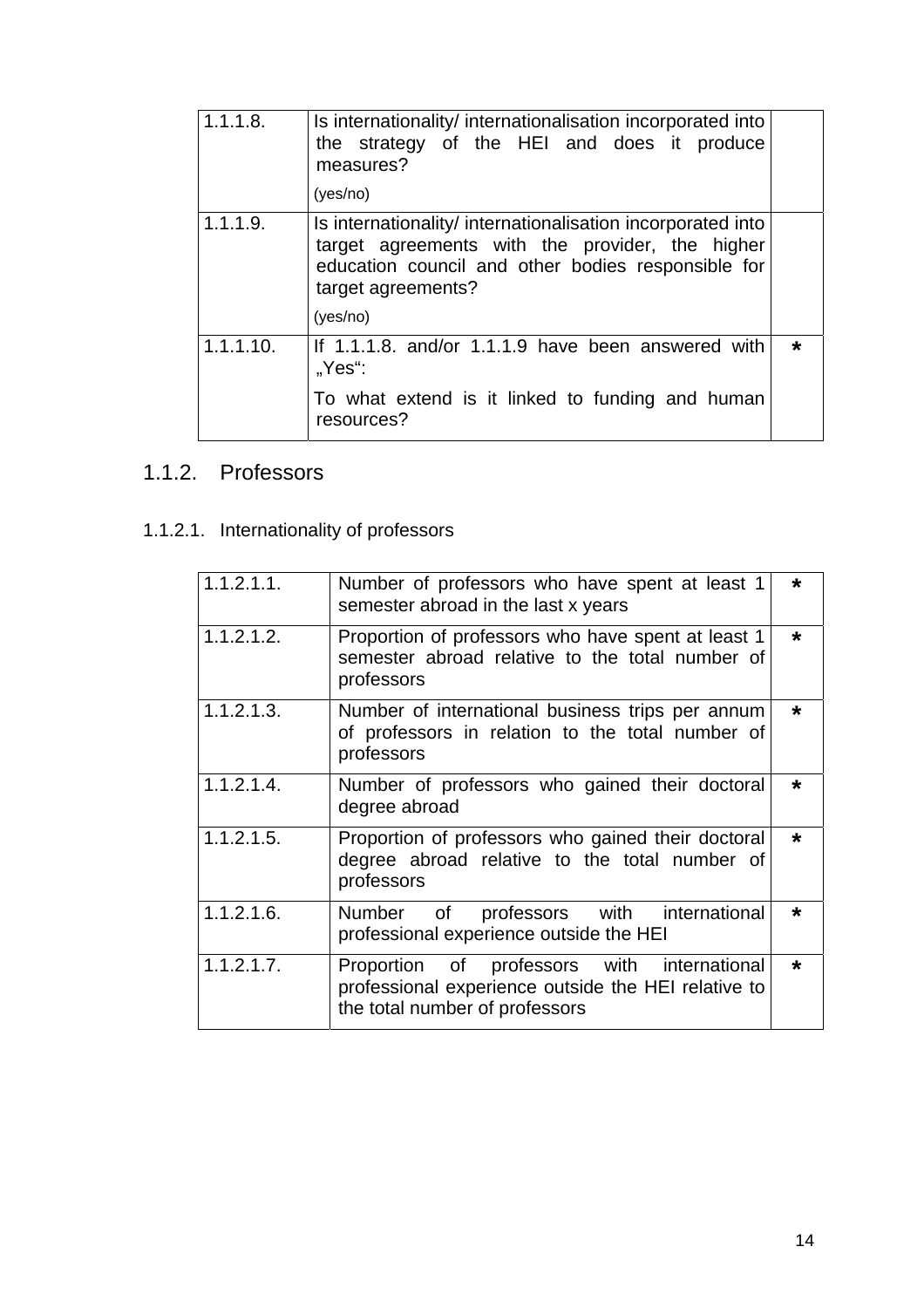#### <span id="page-15-0"></span>1.1.2.2. International recruitment of professors

| 1.1.2.2.1. | Number of professors appointed from abroad                                                                                       | *       |
|------------|----------------------------------------------------------------------------------------------------------------------------------|---------|
| 1.1.2.2.2. | Number of professors who have been appointed<br>from abroad relative to the total number of<br>professors                        | $\star$ |
| 1.1.2.2.3. | Number of non-German professors or professors<br>with a migrant background                                                       | $\star$ |
| 1.1.2.2.4. | Proportion of professors of non-German<br>nationality or from a migrant background relative<br>to the total number of professors | $\star$ |
| 1.1.2.2.5. | Number of international visiting researchers<br>(minimum duration 1 week)                                                        | $\star$ |
| 1.1.2.2.6. | Number of international visiting researchers<br>(minimum duration 1 week) in relation to the total<br>number of professors       | $\star$ |
| 1.1.2.2.7. | Total number of all days of stay of all international<br>visiting researchers (minimum duration 1 week)<br>per annum             | $\star$ |

#### 1.1.3. Young researchers

Young researchers contribute to a great extend to the reputation of the HEI through work-related migration, participation in conferences, publications or simply through their appeal to young students. Who is considered a young researcher depends on the framework of each individual HEI. For the purpose of cross-university comparisons, we define doctoral candidates and post-doctoral researchers as young researchers.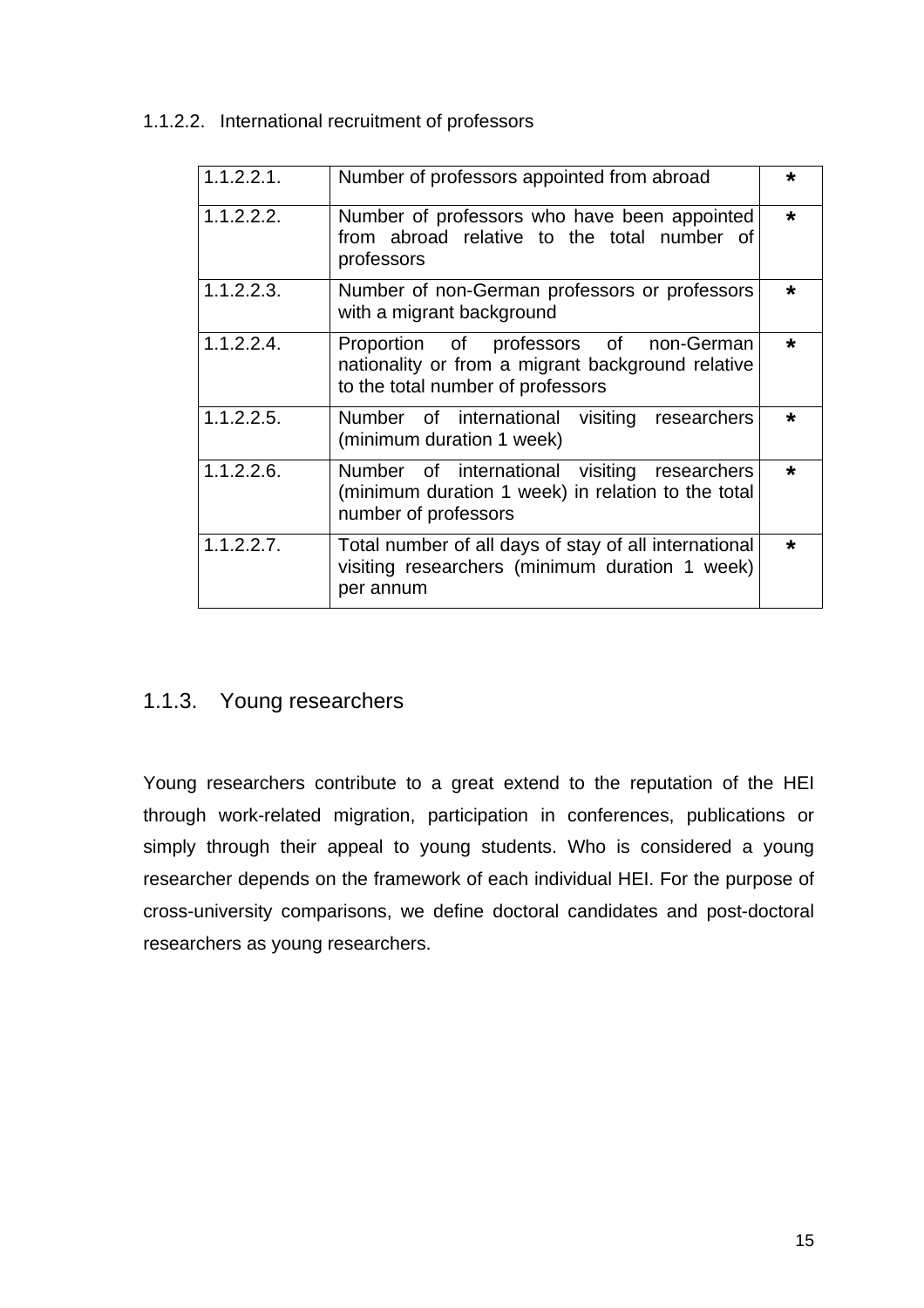<span id="page-16-0"></span>1.1.3.1. Internationality of young researchers

| 1.1.3.1.1. | Number of young researchers who gained their<br>degree abroad (without doctorate)                                                                                                | *       |
|------------|----------------------------------------------------------------------------------------------------------------------------------------------------------------------------------|---------|
| 1.1.3.1.2. | Present proportion of young researchers who<br>gained their degree abroad (without doctorate)<br>relative to the total number of young researchers                               | $\star$ |
| 1.1.3.1.3. | Number of young researchers who gained their<br>doctoral degree abroad                                                                                                           | *       |
| 1.1.3.1.4. | Proportion of young researchers who gained their<br>doctoral degree abroad relative to the total number<br>of young researchers                                                  | $\star$ |
| 1.1.3.1.5. | Number of young researchers with post-doctoral<br>research periods (minimum duration?) abroad                                                                                    | *       |
| 1.1.3.1.6. | Proportion of young researchers with post-doctoral<br>research periods abroad relative to the total number<br>of young researchers                                               | $\star$ |
| 1.1.3.1.7. | Total number of young researchers who have<br>gained at least one university degree abroad<br>(Bachelor, Master, PhD)                                                            | $\star$ |
| 1.1.3.1.8. | Proportion of young researchers who gained at<br>least one university degree abroad (Bachelor,<br>Master, PhD) relative to the total number of young<br>researchers <sup>6</sup> |         |
| 1.1.3.1.9. | Number of participations of young researchers in<br>qualified<br>international<br>conferences<br>(with<br>contribution)                                                          | *       |

In small HEIs or organisational units a classification into degree types might not be very conclusive due to low case numbers. In this case we recommend using the aggregate indicators (1.1.3.1.7. and/or 1.1.3.1.8.).

<span id="page-16-1"></span><sup>————————————————————&</sup>lt;br><sup>6</sup> Small figures in 1.1.3.1.1., 1.1.3.1.3. and 1.1.3.1.5. might in individual cases result in very low case numbers, which give no statistically relevant statement.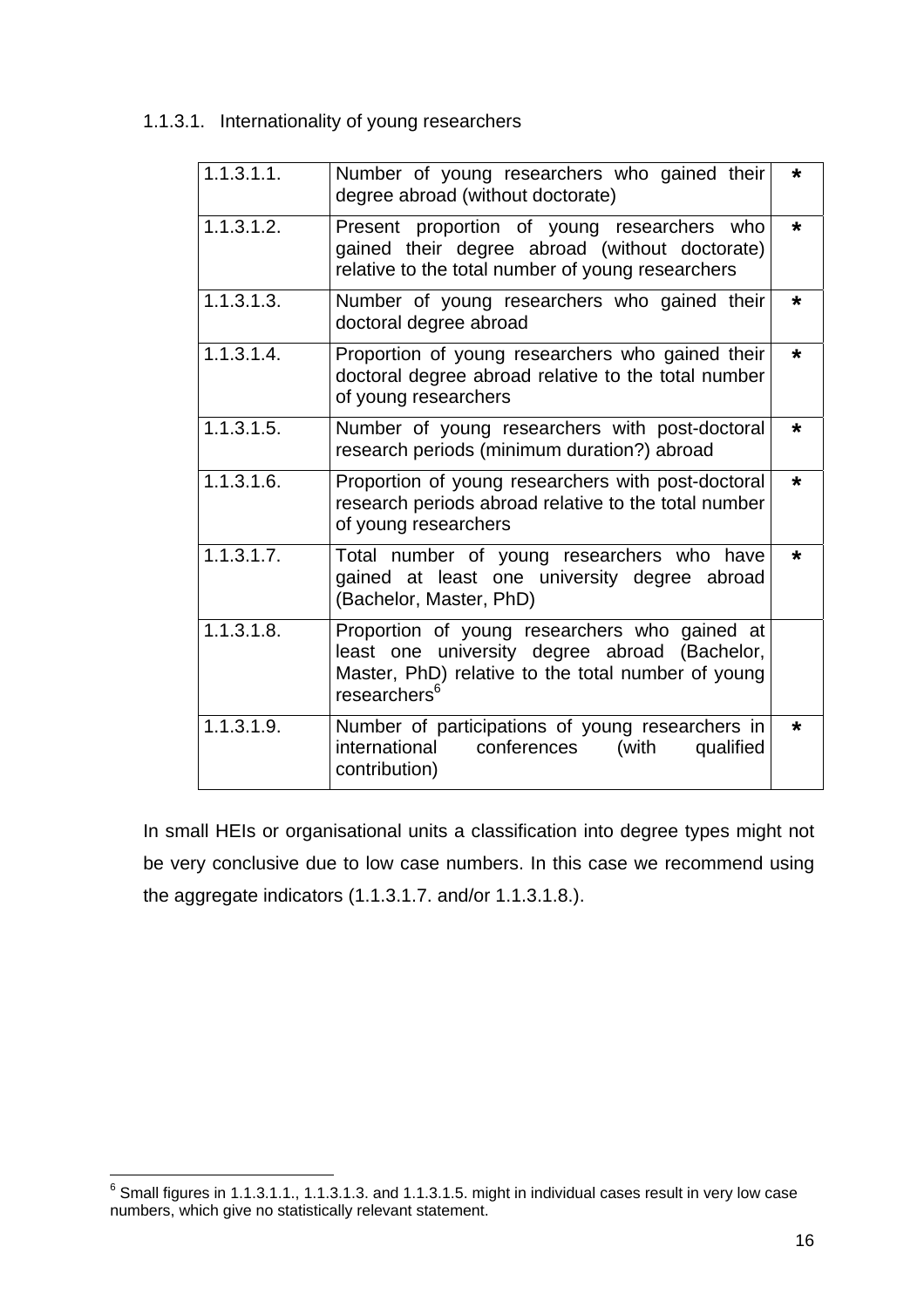<span id="page-17-0"></span>1.1.3.2. International recruitment of young researchers

| 1.1.3.2.1.              | Number of young<br>researchers recruited from<br>(doctoral<br>abroad<br>candidates,<br>post-doctoral<br>researchers)                                                              | $\star$ |
|-------------------------|-----------------------------------------------------------------------------------------------------------------------------------------------------------------------------------|---------|
| 1.1.3.2.2.              | Proportion of young researchers recruited from<br>abroad (doctoral candidates,<br>post-doctoral<br>researchers) relative to the total number of young<br>researchers              | $\star$ |
| 1.1.3.2.3.              | Number of international doctoral<br>candidates<br>(international students with<br>non-German<br>a a<br>education)                                                                 | $\star$ |
| 1.1.3.2.4.              | Proportion of international doctoral candidates<br>(international<br>students<br>with<br>a non-German<br>education) relative to the total number of doctoral<br>candidates        | $\star$ |
| $1.\overline{1.3.2.5.}$ | Number of international post-doctoral researchers<br>(international students with<br>a<br>non-German<br>education)                                                                | $\star$ |
| 1.1.3.2.6.              | Proportion of international<br>post-doctoral<br>researchers (international students with a non-<br>German education) relative to the total number of<br>post-doctoral researchers | $\star$ |
| 1.1.3.2.7.              | Total number of international young researchers<br>(doctoral candidates, post-doctoral researchers)                                                                               | *       |
| 1.1.3.2.8.              | Proportion of international young<br>researchers<br>(doctoral candidates, post-doctoral researchers)<br>relative to the total number of young researchers                         |         |
| 1.1.3.2.9.              | Number of doctoral candidates in double doctoral<br>degree study programmes                                                                                                       | *       |
| 1.1.3.2.10.             | Proportion of doctoral candidates in double doctoral<br>degree study programmes relative to the total<br>number of doctoral candidates                                            | $\star$ |

#### 1.1.4. Administrative staff/non-academic staff

The significance of administrative staff for successful internationalisation and therefore the significance, the personal qualifications of these university members have for the overall state of internationality, has rather been neglected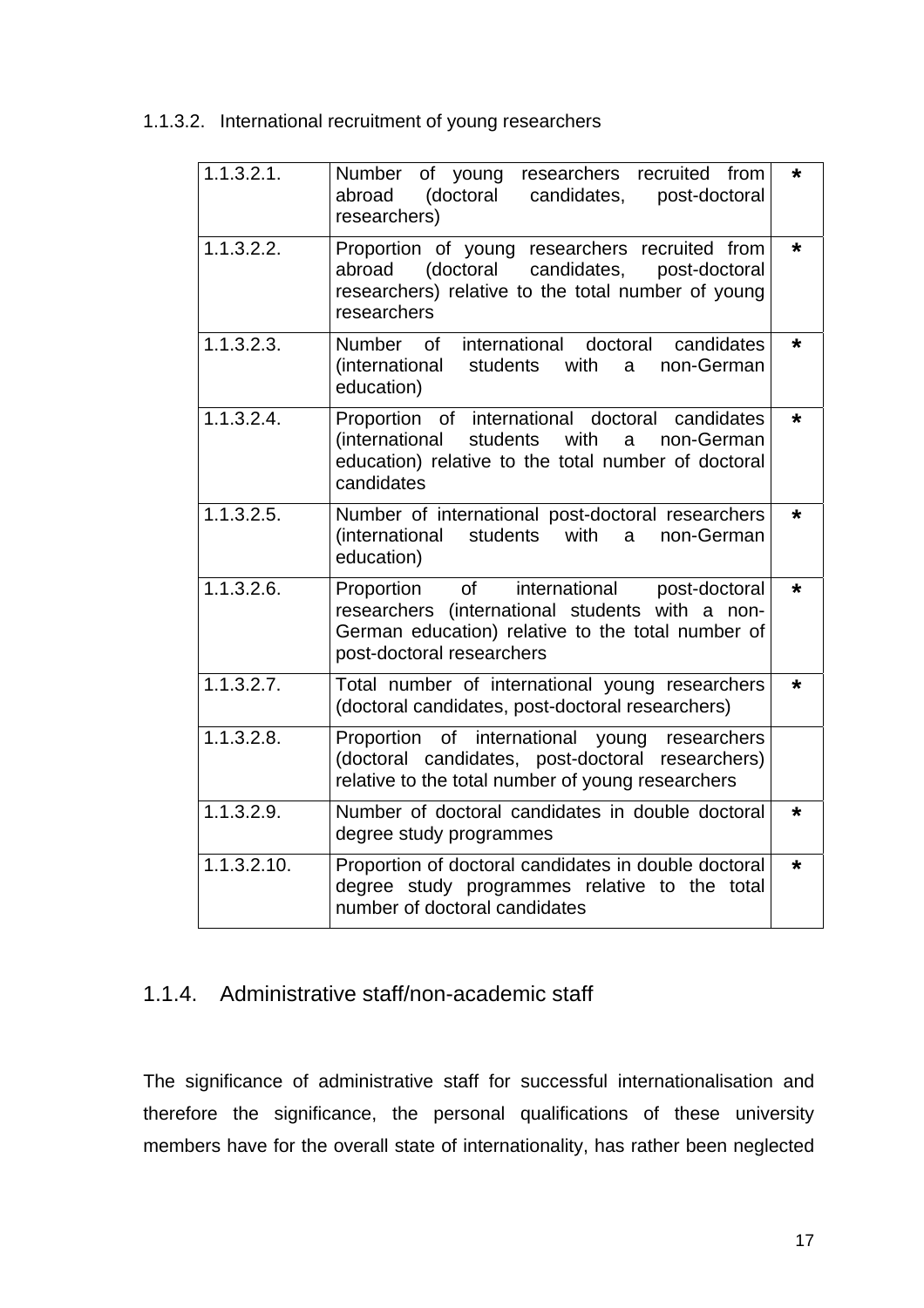<span id="page-18-0"></span>so far. The more HEIs see internationality in a holistic context, the greater is the role played by the administration.

We include in this category all persons who are university employees and cannot be included in the staff categories listed under 1.1.1. to 1.1.3.

| 1.1.4.1.1. | Number of non-academic staff/ administrative staff<br>with foreign language skills as a precondition for<br>employment (including secretaries)                                                                      | $\star$ |
|------------|---------------------------------------------------------------------------------------------------------------------------------------------------------------------------------------------------------------------|---------|
| 1.1.4.1.2. | Proportion of non-academic staff/ administrative<br>staff with foreign language skills as a precondition<br>for employment (including secretaries) relative to<br>the total number of administrative staff          | $\star$ |
| 1.1.4.1.3. | Number of non-academic staff/ administrative staff<br>who have taken part in international administration<br>exchange programmes                                                                                    | $\star$ |
| 1.1.4.1.4. | Proportion of non-academic staff/ administrative<br>staff who have taken part in international<br>administration exchange programmes relative to the<br>total number of administrative staff                        | $\star$ |
| 1.1.4.1.5. | Number of non-academic staff/ administrative staff<br>who have taken part in internationally-oriented<br>further training programmes <sup>7</sup>                                                                   | $\star$ |
| 1.1.4.1.6. | Proportion of non-academic staff/ administrative<br>staff who have taken part in internationally-oriented<br>further training programmes relative to the total<br>number of non-academic staff/administrative staff | $\star$ |

#### 1.1.4.1. General administrative staff/non-academic staff

<span id="page-18-1"></span> 7 E.g. foreign languages, intercultural training, internationalisation etc.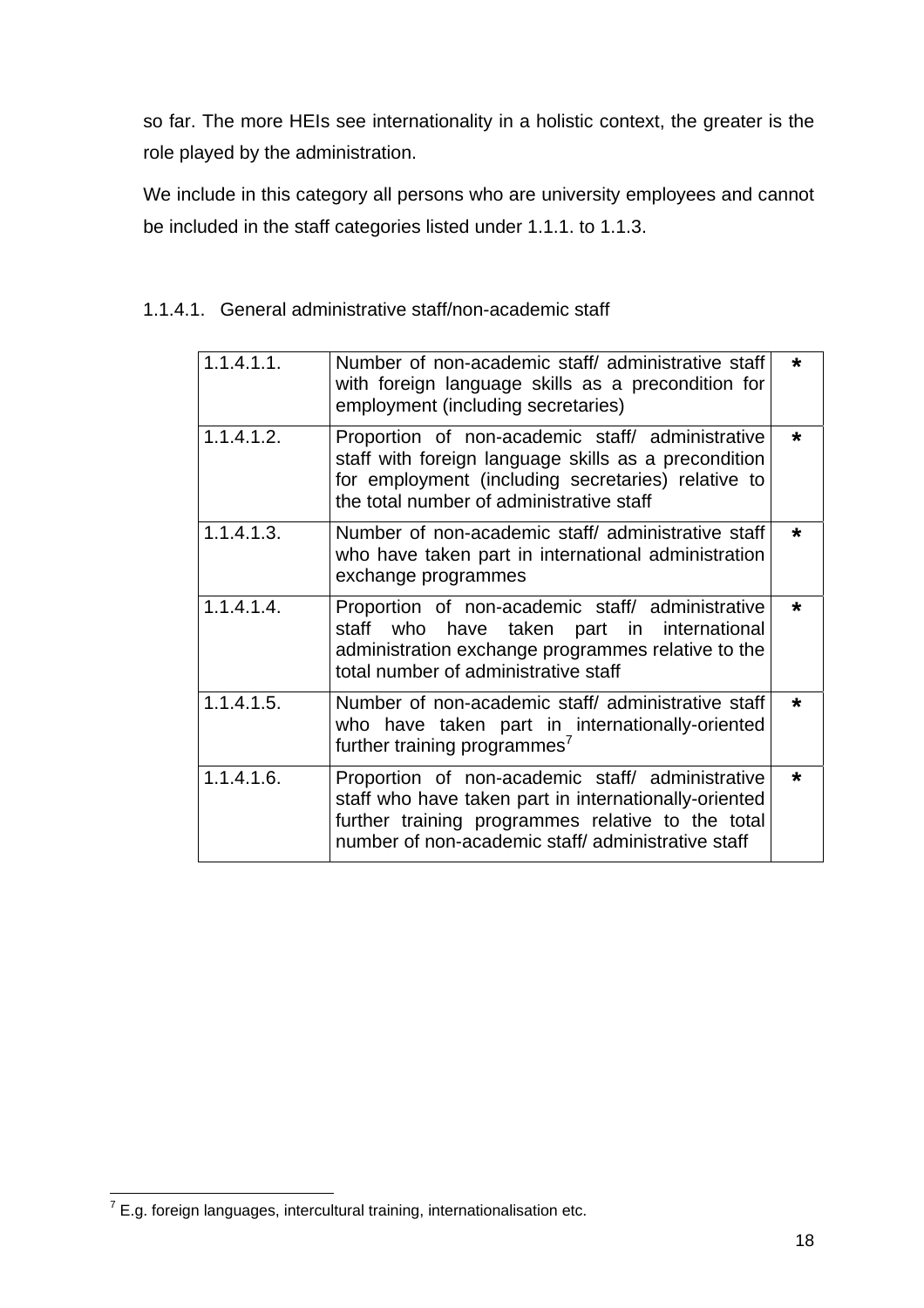# <span id="page-19-0"></span>1.1.4.2. International office and equivalent institutions

| 1.1.4.2.1.<br>Number of posts (full time equivalent=FTE) in the<br>*<br>international core business (international strategy<br>basic questions, scientific cooperation,<br>and<br>counselling and tutoring of students, alumni,<br>admission)<br>$1.1.\overline{4.2.2.}$<br>Number of posts (full time equivalent=FTE) in the<br>*<br>international core business (international strategy<br>basic<br>questions, scientific<br>cooperation,<br>and<br>counselling and tutoring of students, alumni,<br>admission) in relation to the total number of<br>administrative posts<br>1.1.4.2.3.<br>Number of posts (full time equivalent=FTE) in the<br>$\star$<br>international areas of counselling and tutoring of<br>students and admission in relation to the total<br>number of students<br>1.1.4.2.4.<br>Number of posts (full time equivalent=FTE) in<br>*<br>relation to the degree of coordination (1.1.4.2.13.)<br>1.1.4.2.5.<br>Number of employees with foreign language skills<br>$\star$<br>as a precondition for employment<br>1.1.4.2.6.<br>Proportion of employees with foreign language<br>*<br>skills as a precondition for employment relative to<br>the total number of administrative staff<br>1.1.4.2.7.<br>Proportion of FTEs with international experience as<br>*<br>employment criterion relative to the total number of<br><b>FTEs</b><br>1.1.4.2.8.<br>Number of employees with international experience<br>*<br>(minimum 3 months)<br>1.1.4.2.9.<br>Proportion of employees with<br>international<br>*<br>experience (minimum 3 months) relative to the total<br>number of international office administrative staff<br>1.1.4.2.10.<br>Number of employees of international office who<br>*<br>have taken part in international administration<br>exchange programmes<br>1.1.4.2.11.<br>Level of coordination<br>*<br>Reciprocal value of the number of organisational<br>units performing international core business tasks<br>(international strategy and<br>basic<br>questions,<br>scientific cooperation, counselling and tutoring of<br>students, alumni, admission) (1/n)) |  |  |
|------------------------------------------------------------------------------------------------------------------------------------------------------------------------------------------------------------------------------------------------------------------------------------------------------------------------------------------------------------------------------------------------------------------------------------------------------------------------------------------------------------------------------------------------------------------------------------------------------------------------------------------------------------------------------------------------------------------------------------------------------------------------------------------------------------------------------------------------------------------------------------------------------------------------------------------------------------------------------------------------------------------------------------------------------------------------------------------------------------------------------------------------------------------------------------------------------------------------------------------------------------------------------------------------------------------------------------------------------------------------------------------------------------------------------------------------------------------------------------------------------------------------------------------------------------------------------------------------------------------------------------------------------------------------------------------------------------------------------------------------------------------------------------------------------------------------------------------------------------------------------------------------------------------------------------------------------------------------------------------------------------------------------------------------------------------------------------------------------------|--|--|
|                                                                                                                                                                                                                                                                                                                                                                                                                                                                                                                                                                                                                                                                                                                                                                                                                                                                                                                                                                                                                                                                                                                                                                                                                                                                                                                                                                                                                                                                                                                                                                                                                                                                                                                                                                                                                                                                                                                                                                                                                                                                                                            |  |  |
|                                                                                                                                                                                                                                                                                                                                                                                                                                                                                                                                                                                                                                                                                                                                                                                                                                                                                                                                                                                                                                                                                                                                                                                                                                                                                                                                                                                                                                                                                                                                                                                                                                                                                                                                                                                                                                                                                                                                                                                                                                                                                                            |  |  |
|                                                                                                                                                                                                                                                                                                                                                                                                                                                                                                                                                                                                                                                                                                                                                                                                                                                                                                                                                                                                                                                                                                                                                                                                                                                                                                                                                                                                                                                                                                                                                                                                                                                                                                                                                                                                                                                                                                                                                                                                                                                                                                            |  |  |
|                                                                                                                                                                                                                                                                                                                                                                                                                                                                                                                                                                                                                                                                                                                                                                                                                                                                                                                                                                                                                                                                                                                                                                                                                                                                                                                                                                                                                                                                                                                                                                                                                                                                                                                                                                                                                                                                                                                                                                                                                                                                                                            |  |  |
|                                                                                                                                                                                                                                                                                                                                                                                                                                                                                                                                                                                                                                                                                                                                                                                                                                                                                                                                                                                                                                                                                                                                                                                                                                                                                                                                                                                                                                                                                                                                                                                                                                                                                                                                                                                                                                                                                                                                                                                                                                                                                                            |  |  |
|                                                                                                                                                                                                                                                                                                                                                                                                                                                                                                                                                                                                                                                                                                                                                                                                                                                                                                                                                                                                                                                                                                                                                                                                                                                                                                                                                                                                                                                                                                                                                                                                                                                                                                                                                                                                                                                                                                                                                                                                                                                                                                            |  |  |
|                                                                                                                                                                                                                                                                                                                                                                                                                                                                                                                                                                                                                                                                                                                                                                                                                                                                                                                                                                                                                                                                                                                                                                                                                                                                                                                                                                                                                                                                                                                                                                                                                                                                                                                                                                                                                                                                                                                                                                                                                                                                                                            |  |  |
|                                                                                                                                                                                                                                                                                                                                                                                                                                                                                                                                                                                                                                                                                                                                                                                                                                                                                                                                                                                                                                                                                                                                                                                                                                                                                                                                                                                                                                                                                                                                                                                                                                                                                                                                                                                                                                                                                                                                                                                                                                                                                                            |  |  |
|                                                                                                                                                                                                                                                                                                                                                                                                                                                                                                                                                                                                                                                                                                                                                                                                                                                                                                                                                                                                                                                                                                                                                                                                                                                                                                                                                                                                                                                                                                                                                                                                                                                                                                                                                                                                                                                                                                                                                                                                                                                                                                            |  |  |
|                                                                                                                                                                                                                                                                                                                                                                                                                                                                                                                                                                                                                                                                                                                                                                                                                                                                                                                                                                                                                                                                                                                                                                                                                                                                                                                                                                                                                                                                                                                                                                                                                                                                                                                                                                                                                                                                                                                                                                                                                                                                                                            |  |  |
|                                                                                                                                                                                                                                                                                                                                                                                                                                                                                                                                                                                                                                                                                                                                                                                                                                                                                                                                                                                                                                                                                                                                                                                                                                                                                                                                                                                                                                                                                                                                                                                                                                                                                                                                                                                                                                                                                                                                                                                                                                                                                                            |  |  |
|                                                                                                                                                                                                                                                                                                                                                                                                                                                                                                                                                                                                                                                                                                                                                                                                                                                                                                                                                                                                                                                                                                                                                                                                                                                                                                                                                                                                                                                                                                                                                                                                                                                                                                                                                                                                                                                                                                                                                                                                                                                                                                            |  |  |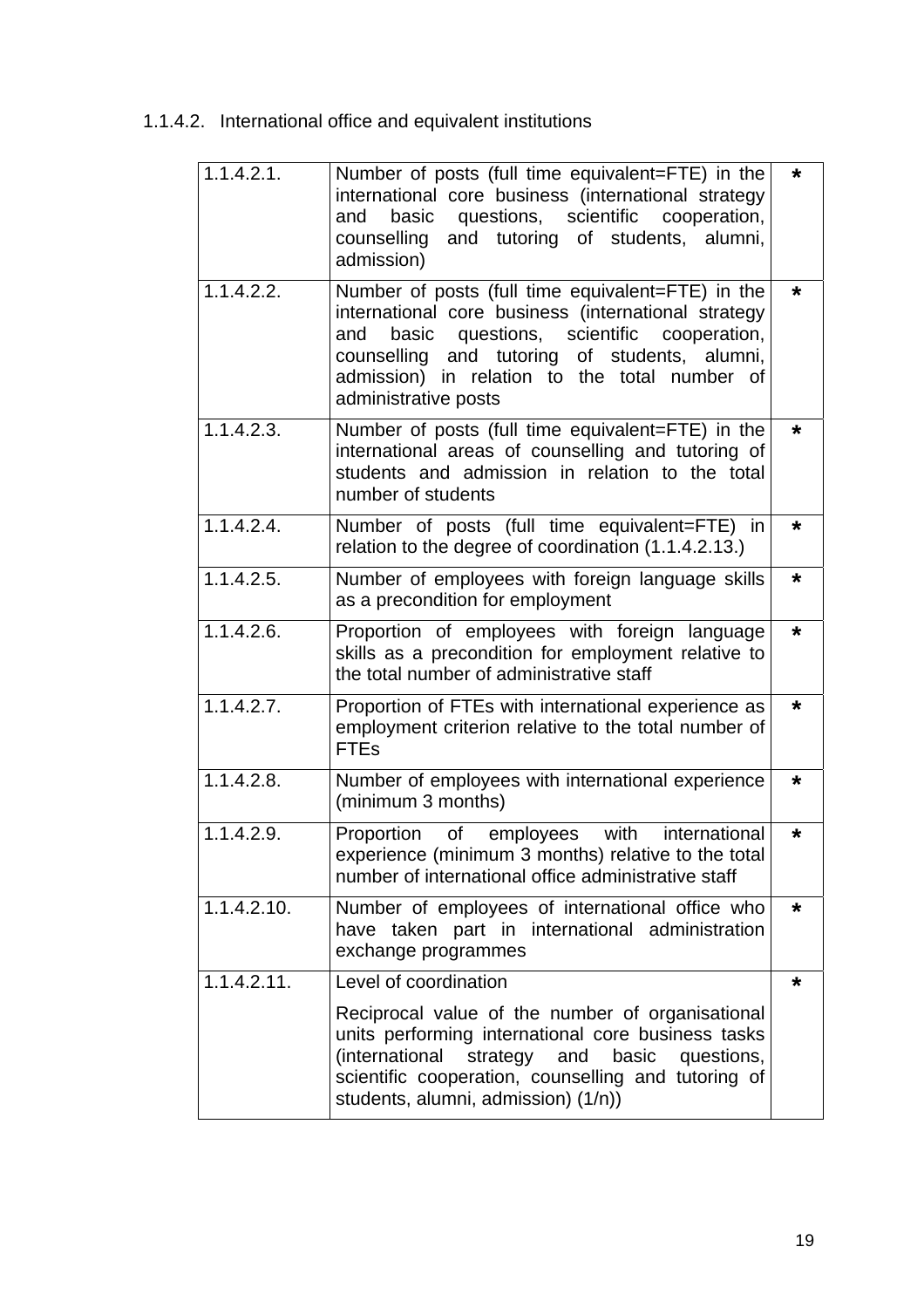#### <span id="page-20-0"></span>1.1.5. Resources

In addition to staff, financial resources, the equipment of the relevant organisational units and activities play also a role in the evaluation of internationality. A distinctive level of internationality cannot realistically be achieved if sufficient infrastructure is lacking.

| 1.1.5.1.    | University budget for international cooperation                                                                                                                                                               | *       |
|-------------|---------------------------------------------------------------------------------------------------------------------------------------------------------------------------------------------------------------|---------|
| 1.1.5.2.    | Proportion of the budget for international<br>cooperation in relation to the total budget                                                                                                                     | $\star$ |
| 1.1.5.3.    | Number of posts (full time equivalent=FTE) for<br>counselling on international applications (e.g. EU<br>projects, double degrees etc.)                                                                        | $\star$ |
| $1.1.5.4$ . | Proportion of posts (full time equivalent=FTE) for<br>counselling on international applications (e.g. EU<br>projects, double degrees, etc.) relative to the total<br>number of posts for administrative staff | $\star$ |
| 1.1.5.5.    | Special service offers for international researchers<br>(descriptive)                                                                                                                                         |         |

#### 1.1.6. International networking

Ostensible indicators occasionally brought into play such as the number of partner universities or ERASMUS agreements are, from our point of view, not significant in terms of the quality of the partnerships and their influence on exchange numbers or similar. We can here at best use descriptive indicators that state the degree of international networking.

As long as university networks – in contrast to professional networks such as the AACSB Group $<sup>8</sup>$  $<sup>8</sup>$  $<sup>8</sup>$  - do not provide clear and measurable admission criteria, they</sup> cannot be used as distinctive features. Membership in networks, however, can

<span id="page-20-1"></span> $\overline{a}$ 8 The **A**ssociation to **A**dvance **C**ollegiate **S**chools of **B**usiness (AACSB): [http://www.aacsb.edu](http://www.aacsb.edu/)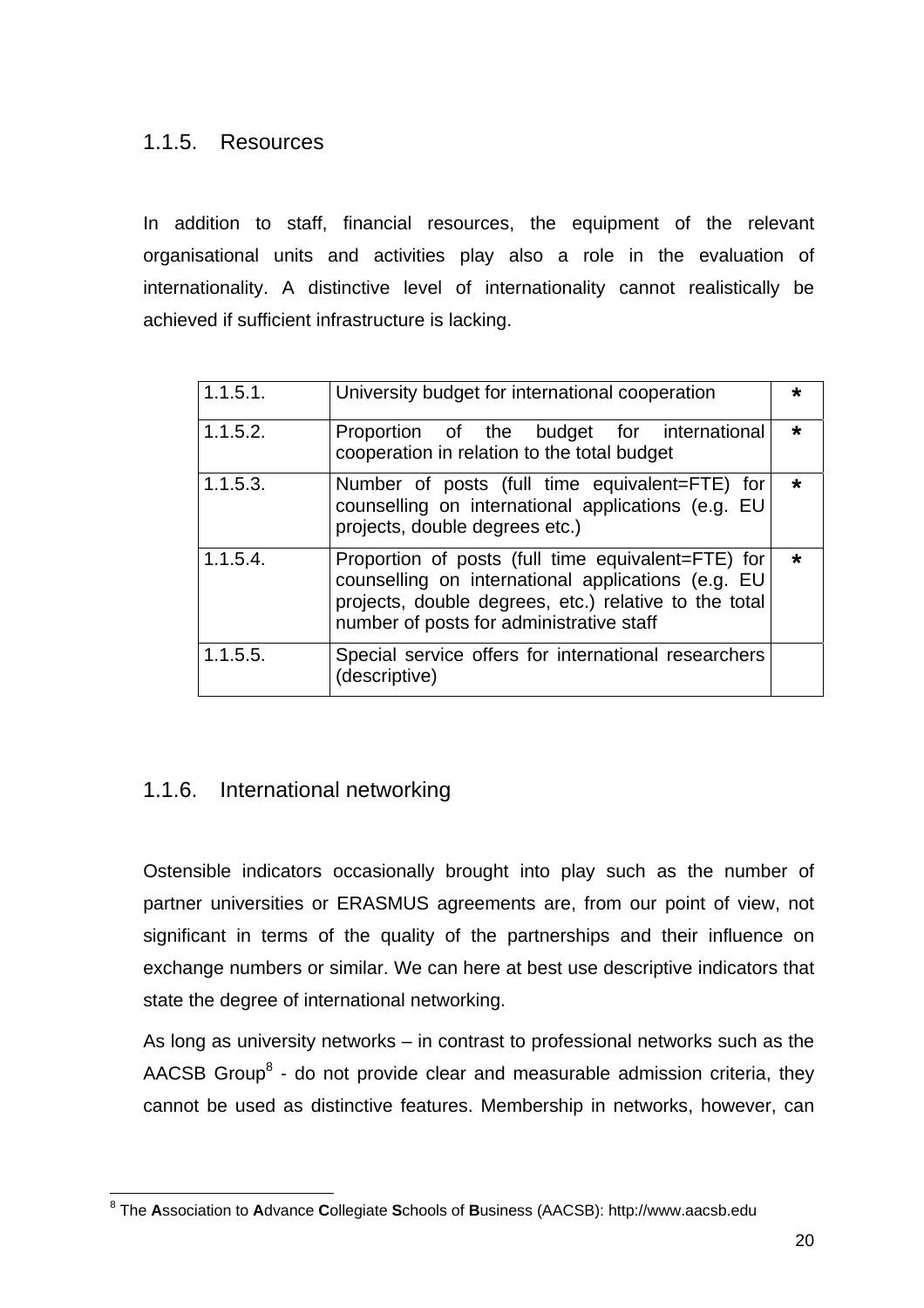<span id="page-21-0"></span>well be included in strategic planning within the HEI and in terms of targetoriented partnership selection (joint study programmes etc.).

| 1.1.6.1. | Participation in international networks (COIMBRA,<br>EUA, LERU, etc.)<br>(yes/no including presentation facilities) | $\star$ |
|----------|---------------------------------------------------------------------------------------------------------------------|---------|
| 1.1.6.2. | Membership in international<br>benchmarking<br>initiatives/clubs<br>(yes/no including presentation facilities)      | $\star$ |
| 1.1.6.3. | Active partnerships:                                                                                                | $\star$ |
|          | Number of partnerships in which at least one<br>mobility has taken place                                            |         |
|          |                                                                                                                     |         |
| 1.1.6.4. | Active SOKRATES-ERASMUS partnerships:                                                                               | $\star$ |

#### **2. Academic research**

Traditionally, research is given special significance for the quality of an HEI. Academic research plays also an important role concerning internationality and internationalisation. Approaches to evaluation and ranking have to date almost entirely been limited to specific aspects of findings, such as publications and citations, or to a few and statistically mostly insignificant indicators at the input area, such as the number of scholarship holders from the Alexander von Humboldt Foundation<sup>[9](#page-21-1)</sup> or the number of publications. In our compilation we try to offer more indicators to do justice to the variety of research aspects. The indicators that will be used in the end will depend on the goals of the HEI.

 $\overline{a}$ 

<span id="page-21-1"></span><sup>&</sup>lt;sup>9</sup> Scholarships by the Alexander von Humboldt Foundation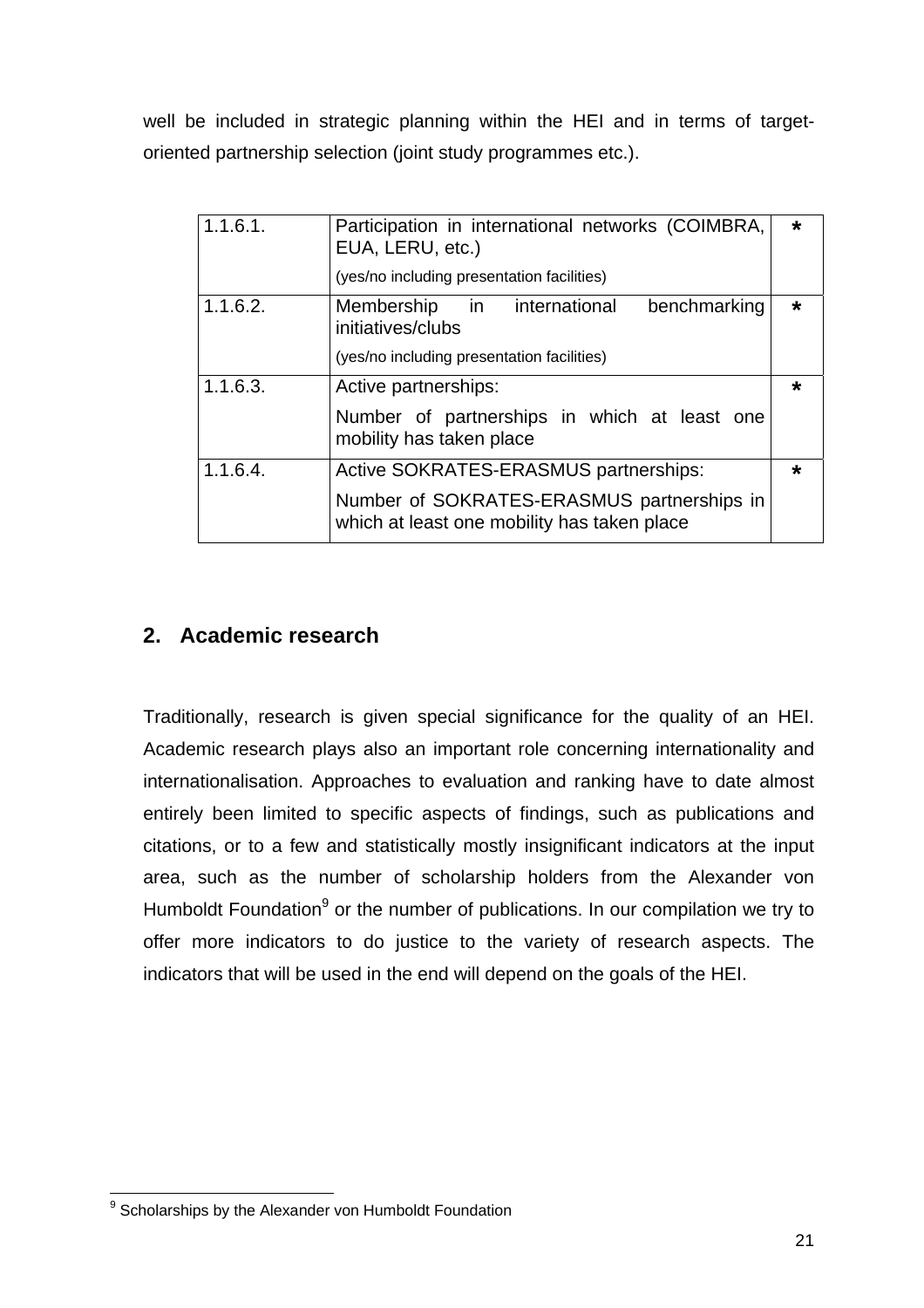# <span id="page-22-0"></span>2.1. Input

# 2.1.1. Professors

#### 2.1.1.1. Internationality of professors

| 2.1.1.1.1. | Number of Professors having spent at least 1 study<br>semester abroad                                                   | $\star$ |
|------------|-------------------------------------------------------------------------------------------------------------------------|---------|
| 2.1.1.1.2. | Proportion of professors having spent at least 1<br>study semester abroad relative to the total number<br>of professors | $\star$ |
| 2.1.1.1.3. | Number of business trips professors have taken<br>abroad relative to the total number of professors                     | $\star$ |
| 2.1.1.1.4. | Number of professors who have acquired a doctoral<br>degree abroad                                                      | $\star$ |
| 2.1.1.1.5. | Proportion of professors who have acquired a<br>doctoral degree abroad relative to the total number<br>of professors    | $\star$ |
| 2.1.1.1.6. | Number of professors with professional experience<br>abroad                                                             | $\star$ |
| 2.1.1.1.7. | Proportion of professors with<br>professional<br>experience abroad relative to the total number of<br>professors        |         |

## 2.1.1.2. International recruitment of professors

| 2.1.1.2.1.    | Number of professors appointed from abroad                                                                                       | *       |
|---------------|----------------------------------------------------------------------------------------------------------------------------------|---------|
| 2.1.1.2.2.    | Proportion of professors appointed from abroad<br>relative to the total number of professors                                     | $\star$ |
| $2.1.1.2.3$ . | Number of non-German professors or professors<br>with a migrant background                                                       | $\star$ |
| $2.1.1.2.4$ . | Proportion of professors of non-German nationality<br>or from a migrant background relative to the total<br>number of professors | $\star$ |
| $2.1.1.2.5$ . | Number of international visiting researchers<br>per<br>annum                                                                     | $\star$ |
| $2.1.1.2.6$ . | Number of international visiting researchers per<br>annum in relation to the total number of professors                          | $\star$ |
| $2.1.1.2.7$ . | Total number of all days of stay of all international<br>visiting researchers per annum                                          | $\star$ |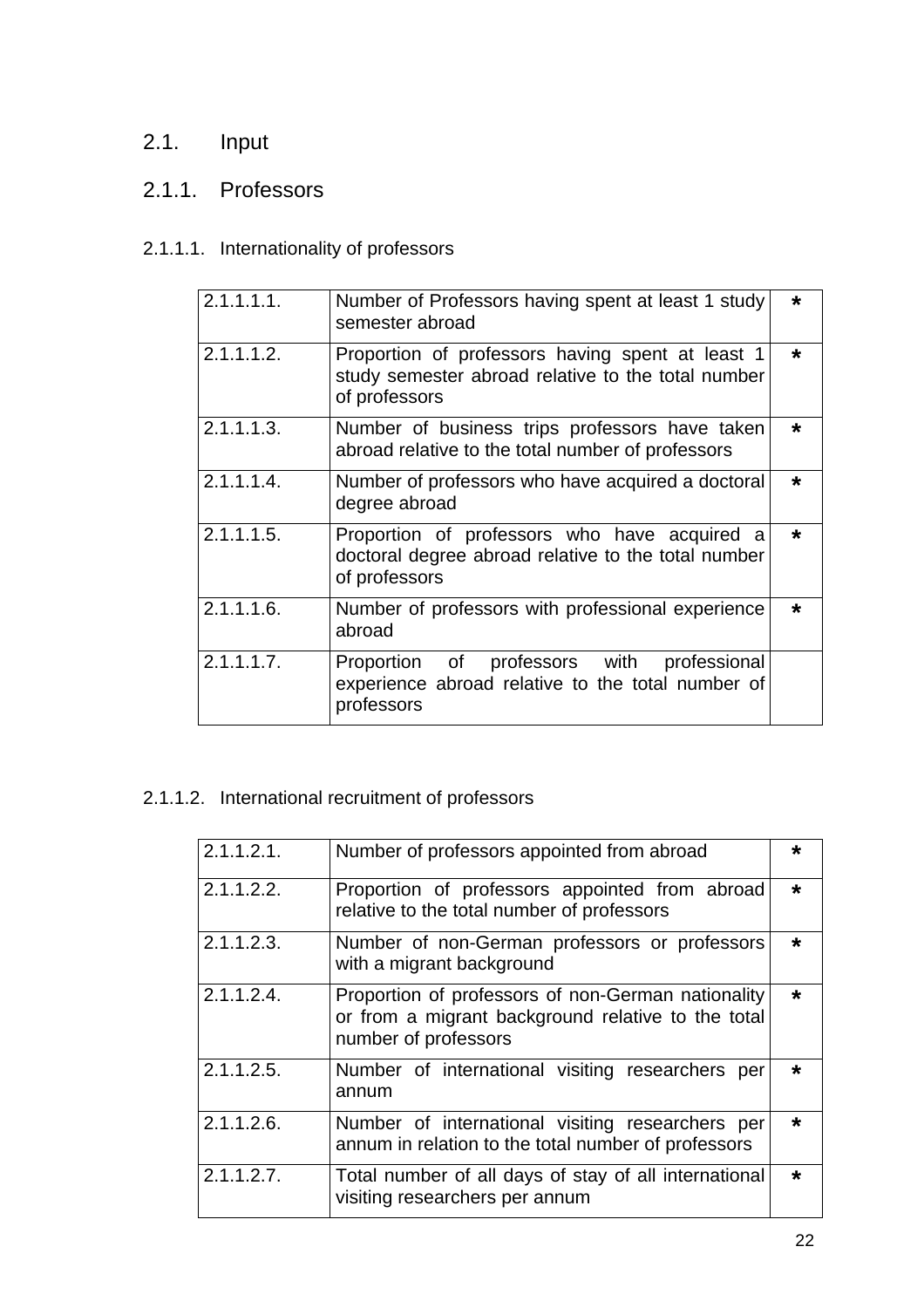#### <span id="page-23-0"></span>2.1.2. International networking in research

In connection with international networking there is particularly one significant question: how can academic research, as an activity that reaches beyond the national context, reasonably be acquired and presented? This can relate to funds procured externally in an international context or activities that ensure a high degree of international visibility of the HEI in the respective discipline that go beyond the individual, such as, for example, co-editorships of renowned journals. Additionally, international doctoral training courses or graduate schools – active in the cross-over area between teaching and research and input and output – may be included.

| 2.1.2.1. | Procured third-party funding from international<br>sponsors per annum                                                                                                                                                                                                     | * |
|----------|---------------------------------------------------------------------------------------------------------------------------------------------------------------------------------------------------------------------------------------------------------------------------|---|
| 2.1.2.2. | Amount of procured third-party funding from<br>international sponsors in relation to the total sum of<br>third-party funds per annum                                                                                                                                      | * |
| 2.1.2.3. | Third-party funding for international projects with<br>international cooperation partners per annum                                                                                                                                                                       | * |
| 2.1.2.4. | Amount of third-party funding for international<br>projects with international cooperation partners in<br>relation to the total amount of third-party funding per<br>annum                                                                                                | * |
| 2.1.2.5. | Amount of third-party funding for international<br>projects with international cooperation partners in<br>relation to the total university budget per annum                                                                                                               | * |
| 2.1.2.6. | Number of committee activities in international<br>professional associations                                                                                                                                                                                              | * |
| 2.1.2.7  | Number of co-editorships in international<br>trade<br>journals                                                                                                                                                                                                            | * |
| 2.1.2.8. | Number<br>of<br>international<br>training<br>doctoral<br>courses/International graduate schools<br>(To define these, criteria that, for example, have been<br>developed by the DFG-German Research Foundation or DAAD<br>- German Academic Exchange Service may be used.) | * |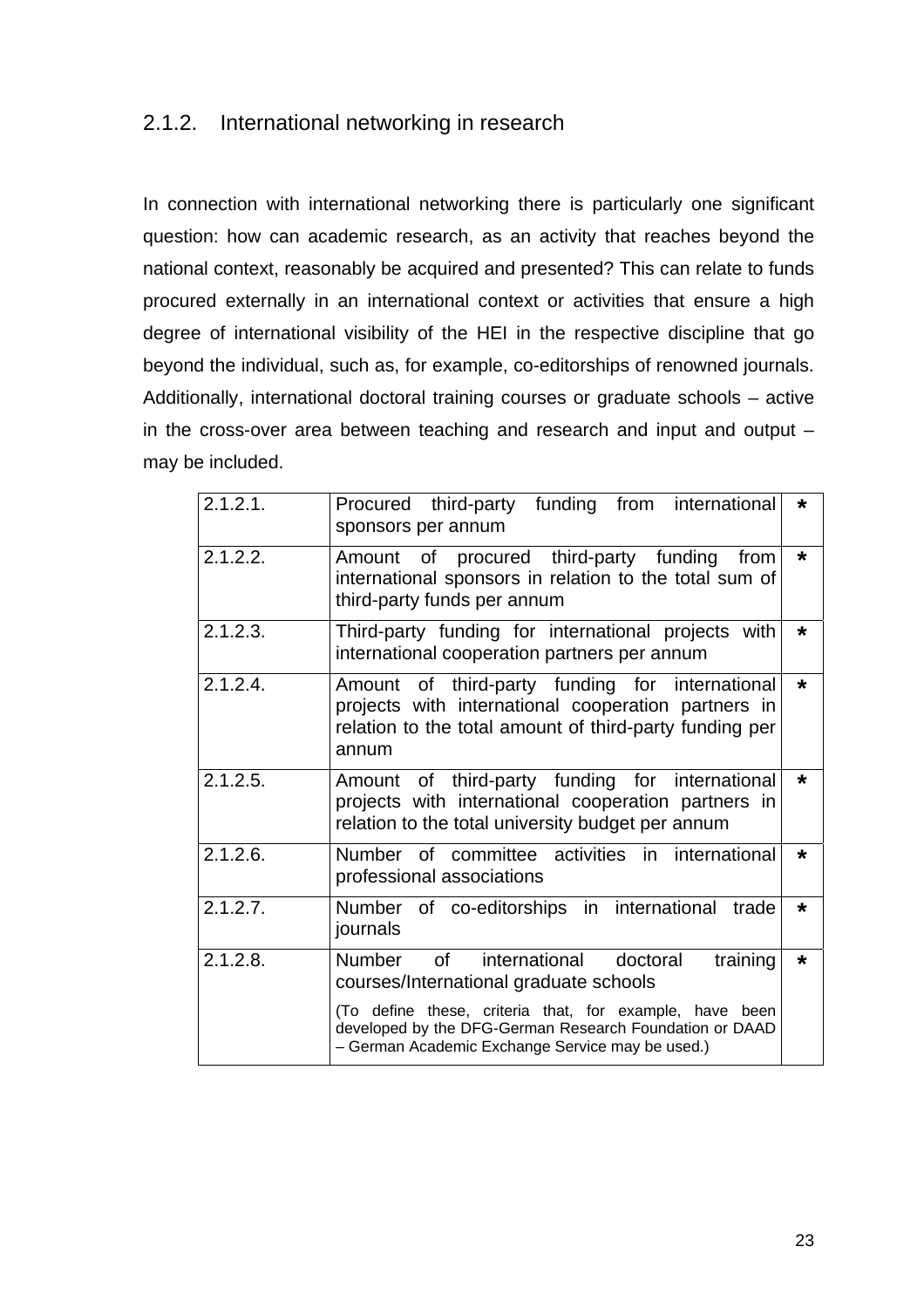#### <span id="page-24-0"></span>2.1.3. Resources

A continuous process of internationalisation cannot be achieved without the effective use of budgets by the HEI and the respective departments. In the same way, the corresponding procurement of resources for maintaining the status quo of internationality is of major importance as the costs for the on-going execution of activities are rarely less than an activity's start-up costs. Accordingly, the amount of funds may be used comparatively on a centralised or decentralised level for measuring internationality or internationalisation.

| 2.1.3.1. | Budget for international research cooperation<br>(initiation, carrying out) and scholarship funds for<br>international doctoral candidates                                               | $\star$ |
|----------|------------------------------------------------------------------------------------------------------------------------------------------------------------------------------------------|---------|
| 2.1.3.2. | Proportion of budget for international research<br>cooperation (initiation, carrying out) and scholarship<br>funds for international doctoral candidates relative to<br>the total budget | $\star$ |
| 2.1.3.3. | Number of available scholarships from university<br>funds for international doctoral candidates<br>(international students with non-German education)                                    | $\star$ |
| 2.1.3.4. | Number of available scholarships from university<br>funds for international post-doctoral researchers                                                                                    | $\star$ |

#### 2.1.4. International research projects

Besides indicators relating to individuals and resources, the field of cooperative international research projects should be given equal consideration.

| 2.1.4.1. | Number of international research projects with<br>international cooperation partners                                               | $\star$ |
|----------|------------------------------------------------------------------------------------------------------------------------------------|---------|
| 2.1.4.2. | Number of researchers who are involved in<br>international research projects with international<br>cooperation partners            | $\star$ |
| 2.1.4.3. | Number of internationally funded (e.g. EU and<br>other) research projects                                                          | $\star$ |
| 2.1.4.4. | Proportion of internationally funded (e.g. EU and<br>other) research projects relative to the total number<br>of research projects | $\star$ |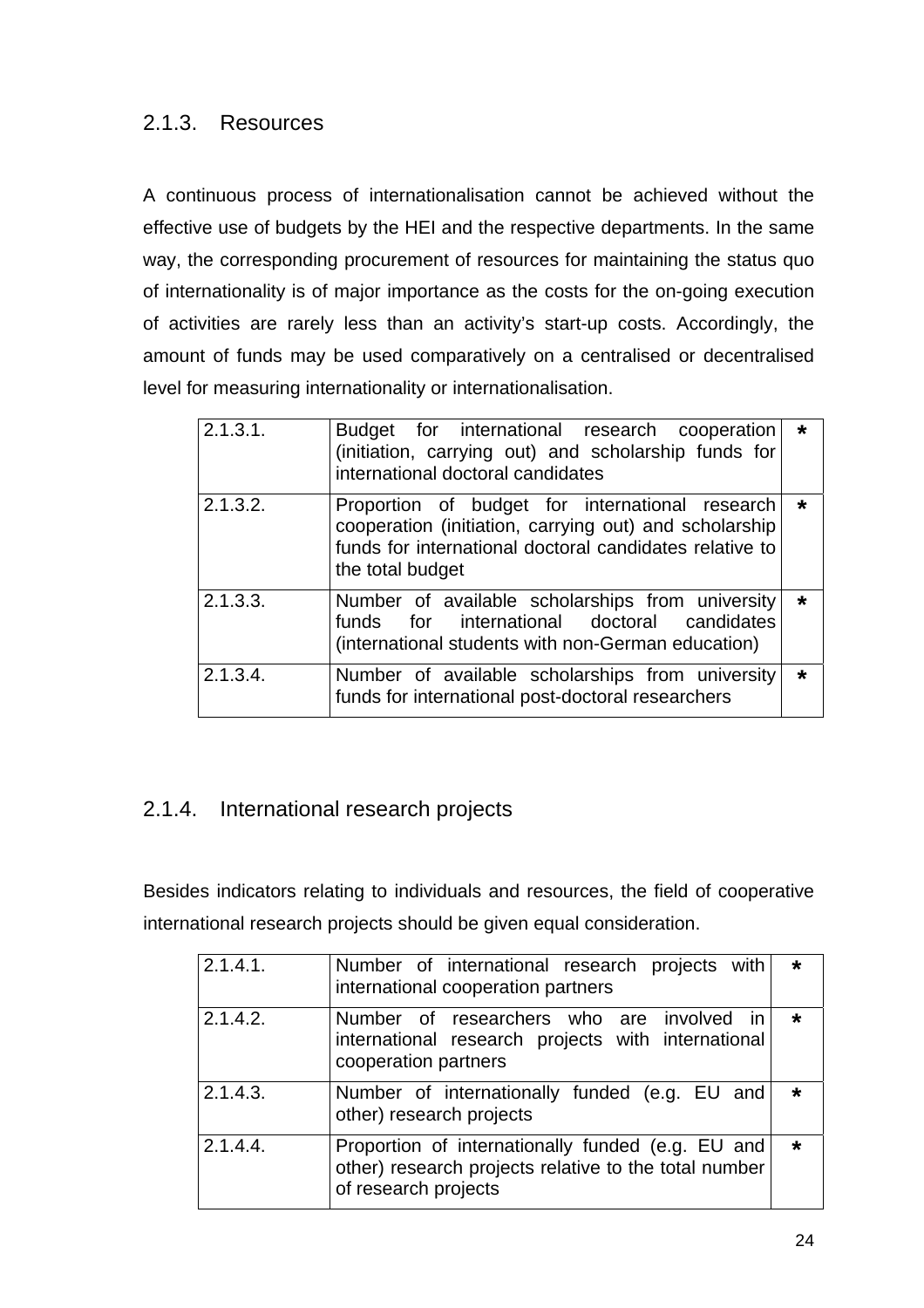<span id="page-25-0"></span>

| 2.1.4.5. | $ Third-party$ funding procured in international $+$<br>research projects with international cooperation<br>partners |         |
|----------|----------------------------------------------------------------------------------------------------------------------|---------|
| 2.1.4.6. | Third-party funding procured in internationally<br>funded (e.g. EU and other) research projects                      | $\star$ |

#### 2.2. Output

#### 2.2.1. Research findings

Evaluating research findings in connection with the internationality or internationalisation of HEIs often proves difficult because a particular research performance cannot always be awarded a certain level of international significance. This makes it more important not only to use the mere "citationsper-paper" (CPP) indicators but to relate them to a global standard.

| $2.2.1.1$ . | Number of international publications per researcher                                                                                                          | $\star$ |
|-------------|--------------------------------------------------------------------------------------------------------------------------------------------------------------|---------|
| 2.2.1.2.    | Number of international citations per paper CPP                                                                                                              | $\star$ |
| 2.2.1.3.    | Number of international publications per researcher<br>and number of international citations, measured by<br>global standard according to $CWTS^{10}$        | $\star$ |
|             | (to be used only for each discipline separately, comparable<br>indicators may possibly be available for non-natural scientific<br>disciplines in the future) |         |
| 2.2.1.4.    | Number of Highly Cited Authors (HiCi) according to<br>Thomson <sup>11</sup>                                                                                  | $\star$ |
|             | (subject-related)                                                                                                                                            |         |
| 2.2.1.5.    | Proportion of HiCis relative to the total number of<br>researchers<br>(subject-related)                                                                      | $\star$ |
| 2.2.1.6.    | Number of international conference contributions<br>per professor/researcher                                                                                 | $\star$ |
| 2.2.1.7.    | Number of<br>international<br>patents<br>per<br>professors/researcher                                                                                        | $\star$ |

<span id="page-25-1"></span> $10$  The citations per paper (CPP) are calculated first, then the mean Field Citations Score (FCSm) is calculated. Then the CPP is related to the FCSm. CPP/FCSm. If the result is 1, then the citation frequency corresponds to the global standard. If the result is less than 1, this means it is worse than the global standard; if the result is above 1, this means it is better than the global standard. For details see: http://www.cwts.nl/cwts/AvR-ShanghaiConf.pdf

 $\overline{a}$ 

<span id="page-25-2"></span><sup>&</sup>lt;sup>11</sup> See also http://hcr3.isiknowledge.com/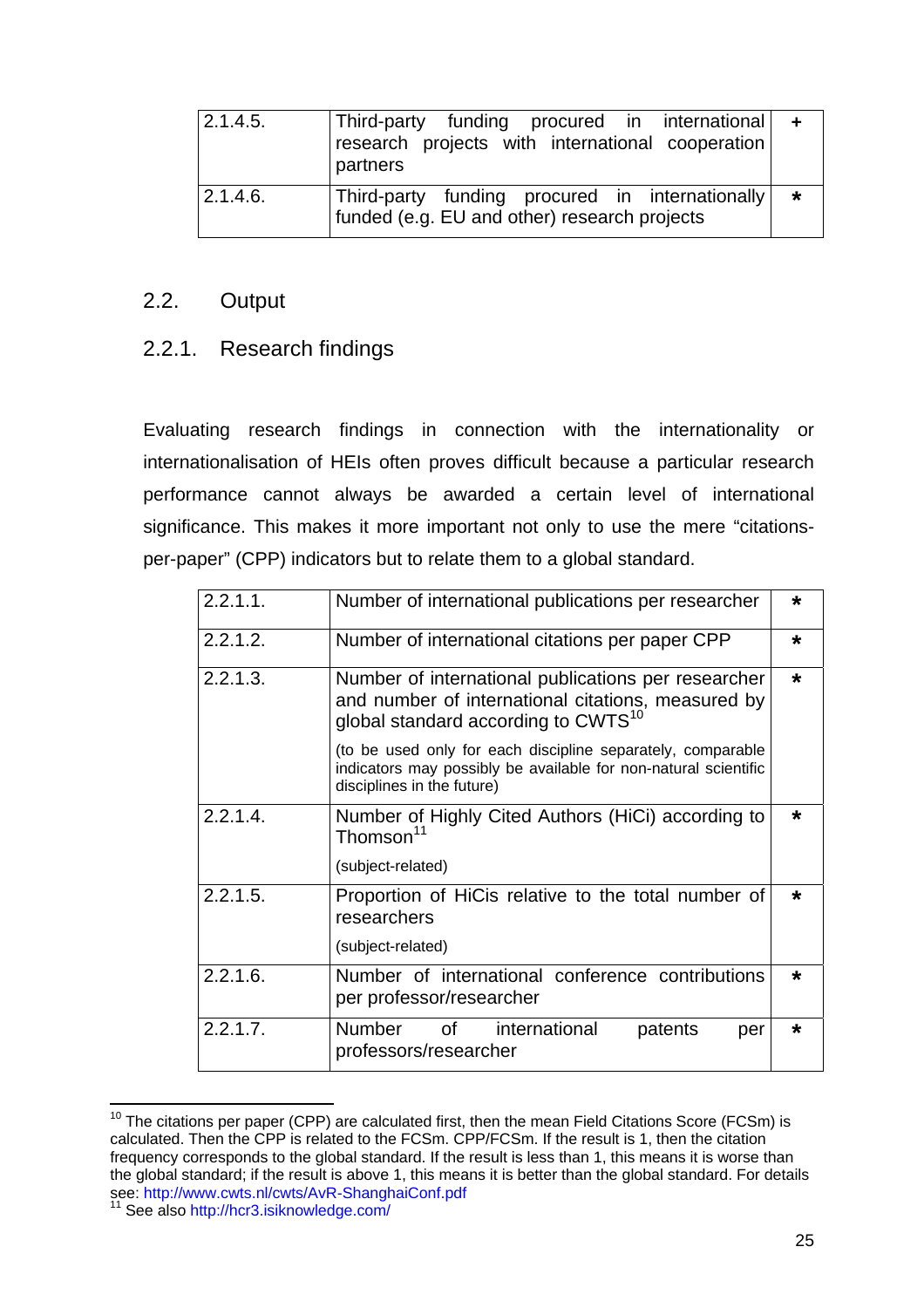#### <span id="page-26-0"></span>2.2.2. Young researchers

Do young researchers belong to the input or output area? We chose the latter for our study because the international quality and significance of an HEI may often be seen in the number of young researchers originating from it. In this context, it should be taken into account that the number of doctoral candidates may differ clearly from the average number at an HEI in some disciplines or in the event of a regional – in the sense of a region in the world such as Europe – focus (for example in an extended cooperation with partners in France, as the doctorate has a different status there, and the number of doctoral candidates is therefore considerably lower). This could, if necessary, be balanced out by an intrainstitutional weighting procedure.

| 2.2.2.1  | Number of completed doctoral degrees by young<br>researchers from abroad or of those with a university<br>degree from abroad                                                       | $\star$ |
|----------|------------------------------------------------------------------------------------------------------------------------------------------------------------------------------------|---------|
| 2.2.2.2. | Proportion of completed doctoral degrees by young<br>scientist from abroad or of those with a university<br>degree from abroad relative to the total number of<br>doctoral degrees | $\star$ |
| 2.2.2.3. | Number of double doctoral degrees                                                                                                                                                  | *       |
| 2.2.2.4  | Number of international double doctoral degrees in<br>relation to the total number of doctoral degrees                                                                             | $\star$ |
| 2.2.2.5. | Number of doctoral degrees in international research<br>cooperation projects                                                                                                       | $\star$ |
| 2.2.2.6  | Proportion of doctoral degrees in international<br>research cooperation projects relative to the total<br>number of doctoral degrees                                               | $\star$ |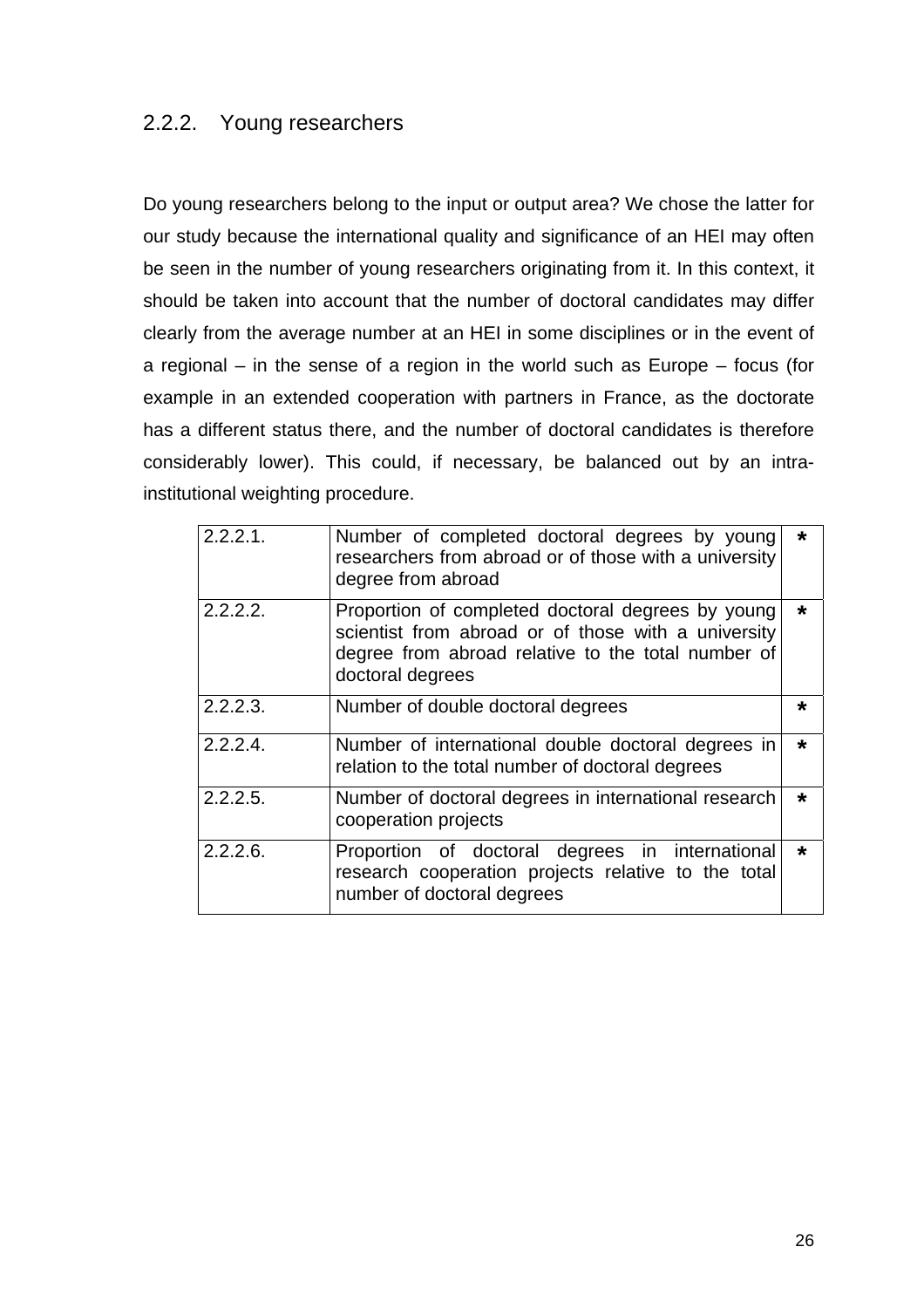#### <span id="page-27-0"></span>*3. Teaching and studies*

When measuring the performance of internationality and internationalisation, the areas of teaching and studies are often given less importance than the area of research. If at all measurable, indicators in this area are restricted to values that can be easily obtained such as the proportion of international students of the total number of students. However, in the overall context, the explanatory value of such indicators is often limited and detached from actual study conditions. You can compile a balanced mix of indicators that considers many aspects: the quality of teaching and the teaching conditions as well as the composition of the body of students.

#### 3.1. Input

#### 3.1.1. Lecturers

The degree of international orientation of an HEI is to a great extend associated with the input. The internationality of lecturers and their commitment to and in the process of internationalisation are of fundamental significance. Without an internationally-oriented teaching body, it is difficult for other aspects such as a very international student body to make any essential contribution to internationalisation. Participation in visiting lectureships abroad, acquisition of visiting lectureships for the own HEI, a lecturer's own international experience (stays abroad, study programmes) are some of the possible aspects according to which the body of lecturers can be assessed with respect to internationality and internationalisation.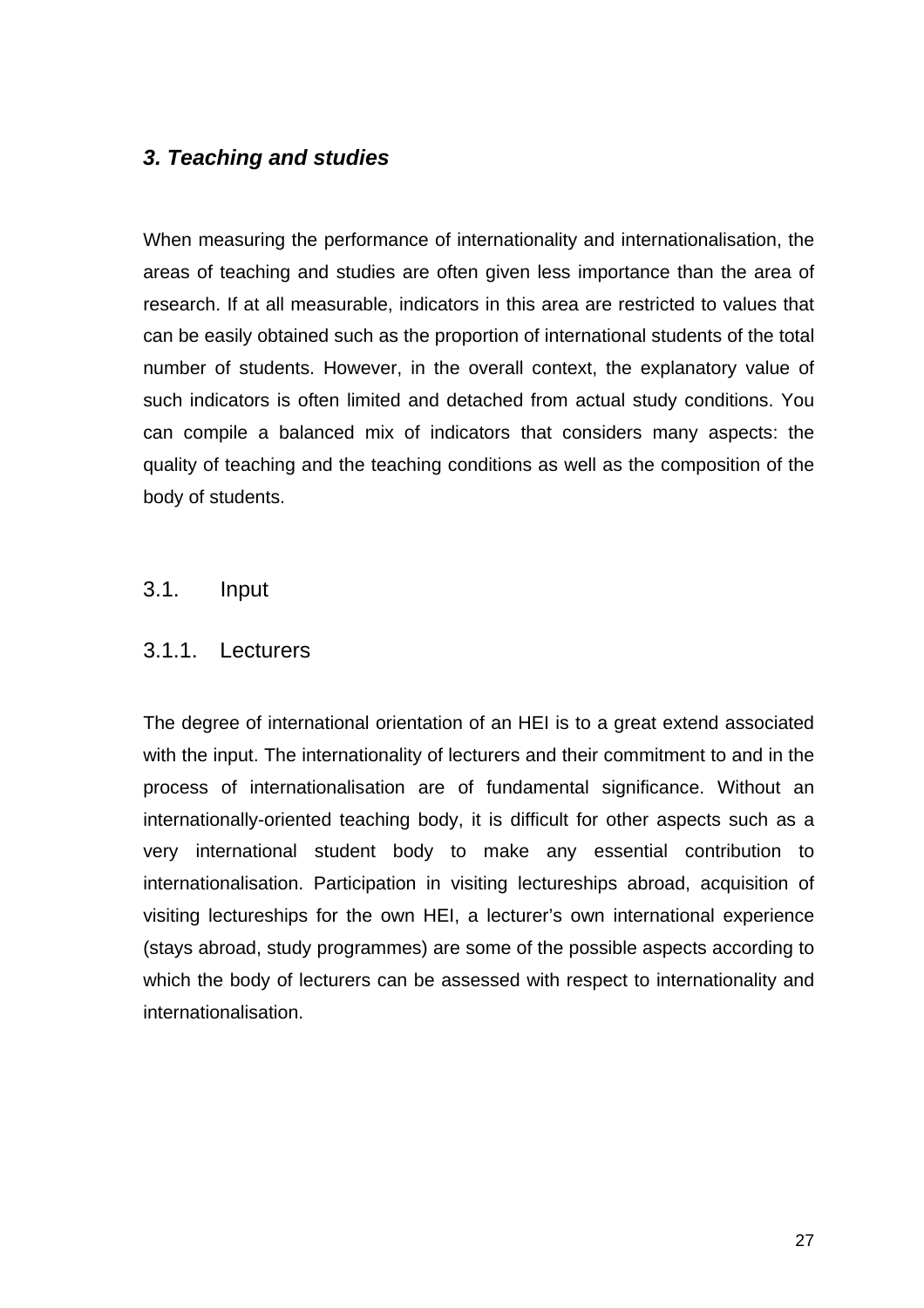# <span id="page-28-0"></span>3.1.1.1. Internationality of professors/ lecturers

| 3.1.1.1.1.               | Proportion of lecturers who<br>technical<br>teach<br>disciplines in a foreign language (e.g. engineering<br>taught in English) relative to the total number of<br>lecturers | *       |
|--------------------------|-----------------------------------------------------------------------------------------------------------------------------------------------------------------------------|---------|
| 3.1.1.1.2.               | Number of lecturers who have spent at least 1<br>semester abroad                                                                                                            | *       |
| 3.1.1.1.3.               | Proportion of lecturers who have spent at least 1<br>semester abroad relative to the total number of<br>lecturers                                                           | *       |
| 3.1.1.1.4.               | Number of lecturers who have held a visiting<br>lectureship abroad                                                                                                          | *       |
| 3.1.1.1.5.               | Proportion of lecturers who have held a visiting<br>lectureship abroad relative to the total number of<br>lecturers                                                         | *       |
| 3.1.1.1.6.               | Number of lectureship stays abroad in relation to the<br>total number of lecturers                                                                                          | *       |
| $3.\overline{1.1.1.7.}$  | Number of lecturers who gained their doctoral degree<br>abroad                                                                                                              | *       |
| 3.1.1.1.8.               | Proportion of lecturers who gained their doctoral<br>degree abroad relative to the total<br>number of<br>lecturers                                                          | $\star$ |
| 3.1.1.1.9.               | Number of lecturers with international<br>work<br>experience                                                                                                                | *       |
| $3.1.1.1.\overline{10.}$ | Proportion of lecturers with international<br>work<br>experience relative to the total number of lecturers                                                                  | *       |

#### 3.1.1.2. International recruitment of lecturers

| 3.1.1.2.1.    | Number of lecturers appointed from abroad                                                                                              | *       |
|---------------|----------------------------------------------------------------------------------------------------------------------------------------|---------|
| 3.1.1.2.2.    | Proportion of lecturers appointed from abroad<br>relative to the total number of lecturers                                             | $\star$ |
| 3.1.1.2.3.    | Number of non-German lecturers of nationality or<br>lecturers from migrant background                                                  | $\star$ |
| $3.1.1.2.4$ . | Proportion of non-German lecturers of nationality or<br>lecturers from migrant background relative to the<br>total number of lecturers | $\star$ |
| $3.1.1.2.5$ . | Number of international visiting lecturers                                                                                             | *       |
| $3.1.1.2.6$ . | Number of international visiting lecturers in relation to<br>the total number of professors                                            | ٠       |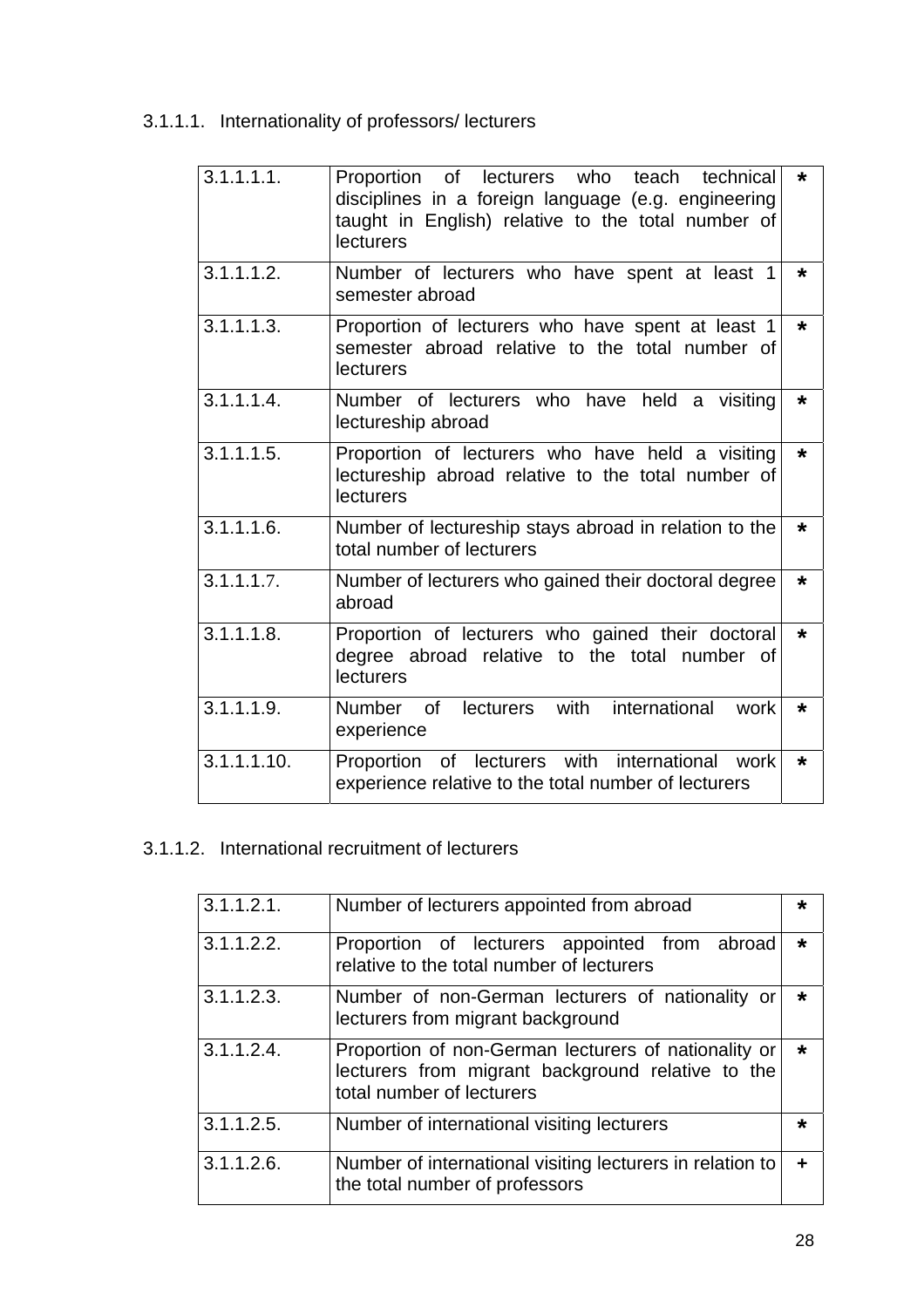<span id="page-29-0"></span>

| 3.1.1.2.7. | Total number of days of stay of all international *   |  |
|------------|-------------------------------------------------------|--|
|            | visiting lecturers in relation to the total number of |  |
|            | visiting lecturers                                    |  |

# 3.1.2. Students (Bachelor/Master handled separately)

| $3.1.\overline{2.1}$ . | Number of international students with non-German<br>education                                                                                                                 | *       |
|------------------------|-------------------------------------------------------------------------------------------------------------------------------------------------------------------------------|---------|
| 3.1.2.2.               | Proportion of international students with non-German<br>education relative to the total number of students                                                                    | *       |
| 3.1.2.3.               | Number of incoming international exchange students                                                                                                                            | *       |
| $3.1.2.4$ .            | Proportion of incoming international<br>exchange<br>students relative to the total number of students                                                                         | $\star$ |
| 3.1.2.5.               | Number of outgoing exchange students                                                                                                                                          | *       |
| 3.1.2.6.               | Proportion of outgoing exchange students relative to<br>the total number of students                                                                                          | *       |
| 3.1.2.7.               | Number of students in joint or double/multiple degree<br>programmes                                                                                                           | *       |
| $3.1.2.8$ .            | Proportion of students in joint or double/multiple<br>degree programme relative to the total number of<br>students                                                            | *       |
| 3.1.2.9.               | Number of students in study programmes with an<br>obligatory stay abroad of a minimum duration of 3<br>months (ERASMUS standard)                                              | *       |
| 3.1.2.10.              | Proportion of students in study programmes with<br>obligatory stay abroad of a minimum duration of 3<br>months (ERASMUS standard) relative to the total<br>number of students | *       |
| 3.1.2.11.              | Number of students with an international internship                                                                                                                           | *       |
| 3.1.2.12.              | Proportion of students with an international internship<br>relative to the total number of students                                                                           | *       |
| 3.1.2.13               | Number of outgoing exchange students (3.1.2.5.)<br>and of students with an international internship<br>(3.1.2.11.)                                                            | *       |
| 3.1.2.14.              | Proportion of outgoing exchange students and of<br>students with an international internship relative to<br>the total number of students                                      | *       |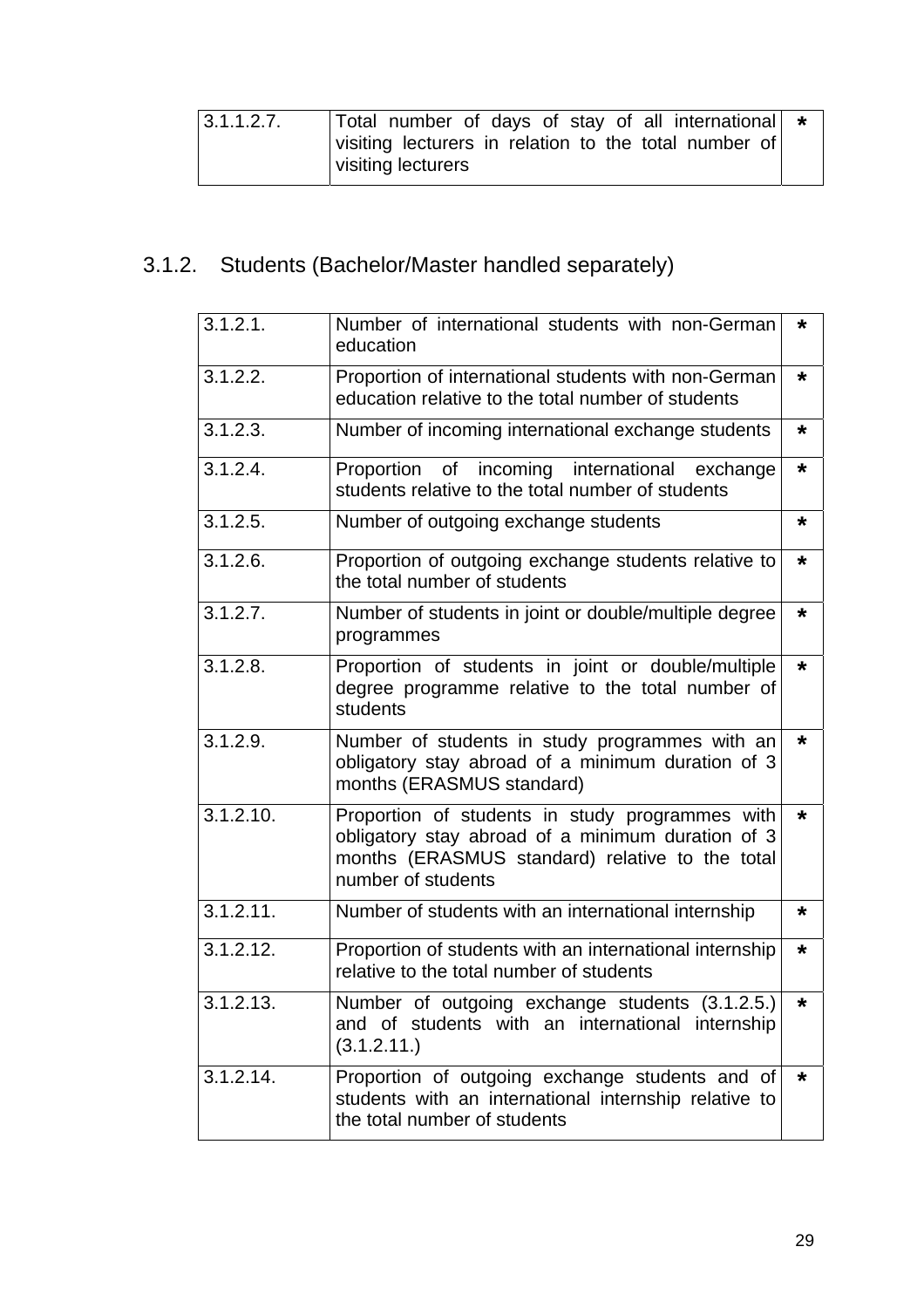#### <span id="page-30-0"></span>3.1.3. Service and administration

The service environment is of major importance especially in the area of teaching and studies. Nevertheless, when defining key figures for internationalisation, it is often considered merely  $-$  if at all  $-$  as rudimentary. We think that many efforts will remain fruitless without an internationally-oriented administration that is indicative of the international momentum in an HEI and the international attitude of the staff, and which is incorporating this in everyday work. We have examined staff conditions in the overall aspects, and our intention here is to focus on faculty- or institute-specific aspects. For intra-institutional measurements, it seems wise to use more rather than less indicators in the event of any doubt to present to a reliable picture.

| 3.1.3.1. | Administrative posts in the faculty for mentoring<br>international students, doctoral candidates and<br>visiting lecturers in relation to the total number of<br>students (per faculty) | *       |
|----------|-----------------------------------------------------------------------------------------------------------------------------------------------------------------------------------------|---------|
| 3.1.3.2. | <b>Internationally-oriented Career Center</b><br>(yes/no)                                                                                                                               |         |
| 3.1.3.3. | Proportion of staff with foreign nationality of the non-<br>academic staff relative to the faculty/institute                                                                            | $\star$ |
| 3.1.3.4. | Number of international professional qualification<br>offers with or without credit points in relation to the<br>total number of students                                               | $\star$ |
| 3.1.3.5. | Lectures on intercultural learning<br>(yes/no)                                                                                                                                          |         |
| 3.1.3.6. | Information on countries/cultures/societies<br>(yes/no)                                                                                                                                 |         |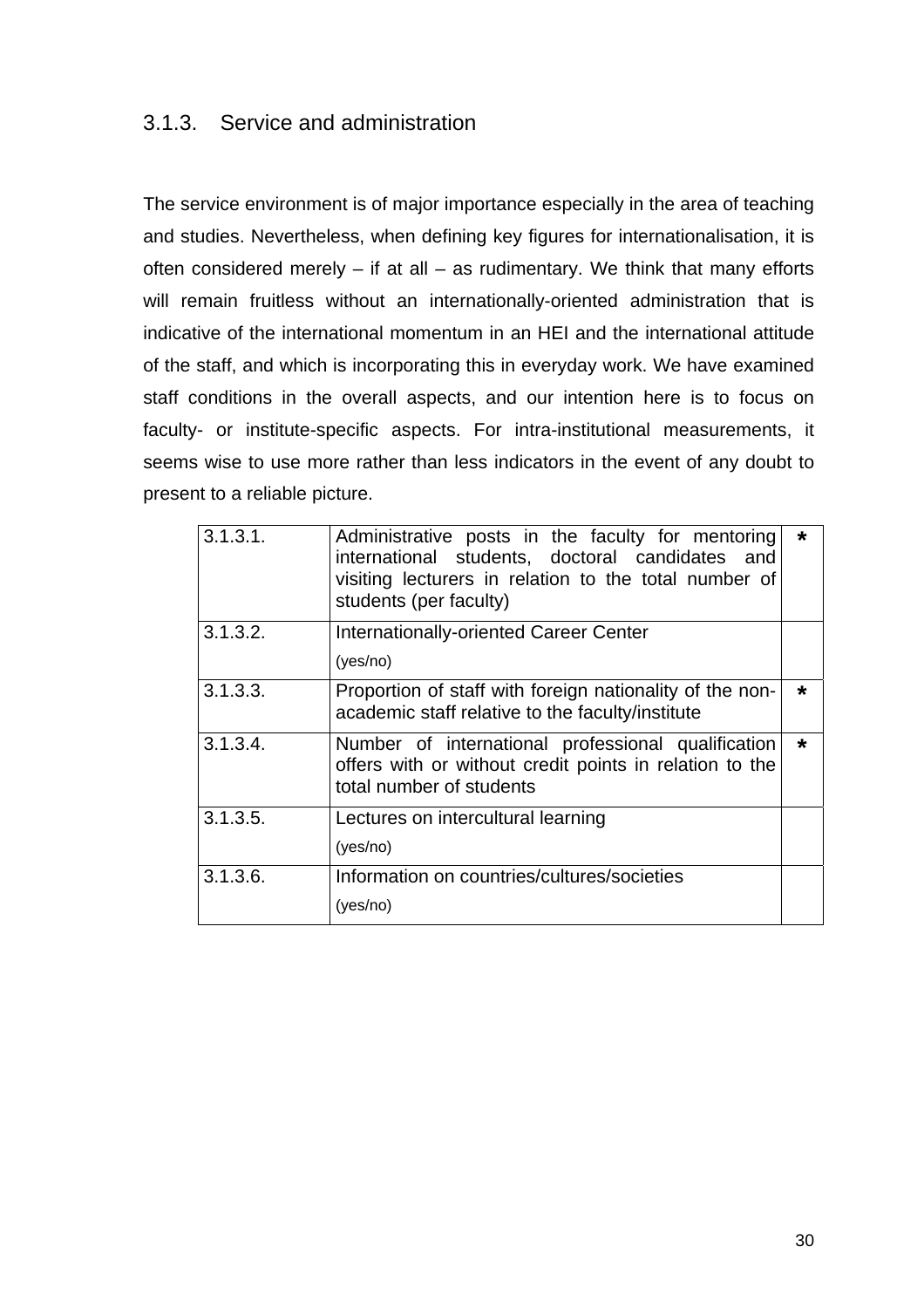#### <span id="page-31-0"></span>3.1.4. International networks for teaching and studies

While research is today acknowledged as an international activity, this is not necessarily the case in terms of teaching.

Due to the Bologna process and the globalisation of the education market, teaching networks at the international level are gaining in importance. Still, it is very difficult to find quantitatively obtainable and unambiguously allocable indicators for this area.

| 3.1.4.1. | Number of incoming international exchange students<br>in relation to the number of partnership agreements<br>(ERASMUS and others)                                                           | * |
|----------|---------------------------------------------------------------------------------------------------------------------------------------------------------------------------------------------|---|
| 3.1.4.2. | Number of outgoing exchange students in relation to<br>the number of partnership agreements (ERASMUS<br>and others)                                                                         | * |
| 3.1.4.3. | Number of incoming international exchange students<br>in relation to the number of partnership agreements<br>(ERASMUS and others) for the 10 partnerships with<br>the highest exchange rate | * |
| 3.1.4.4. | Number of outgoing exchange students in relation to<br>the number of partnership agreements (ERASMUS<br>and others) for the 10 partnerships with the highest<br>exchange rate               | * |
| 3.1.4.5. | Number of students enrolled on special academic<br>courses at the summer university and its proportion<br>relative to the total number of students                                          | * |
| 3.1.4.6. | Active membership in international specialised<br>networks and associations (e.g. BWL: AACSB,<br>AMBA, EQUIS)<br>(yes/no with optional explanation)                                         | * |
|          |                                                                                                                                                                                             |   |

#### 3.1.5. Resources

Whilst research often has access to external funding, especially in international contexts, in the case of teaching and studies, this is possible only to an extremely lesser extent or with enormous administrative efforts. Intra-institutional allocations therefore play an important role as does the ability of the HEI to procure external funding.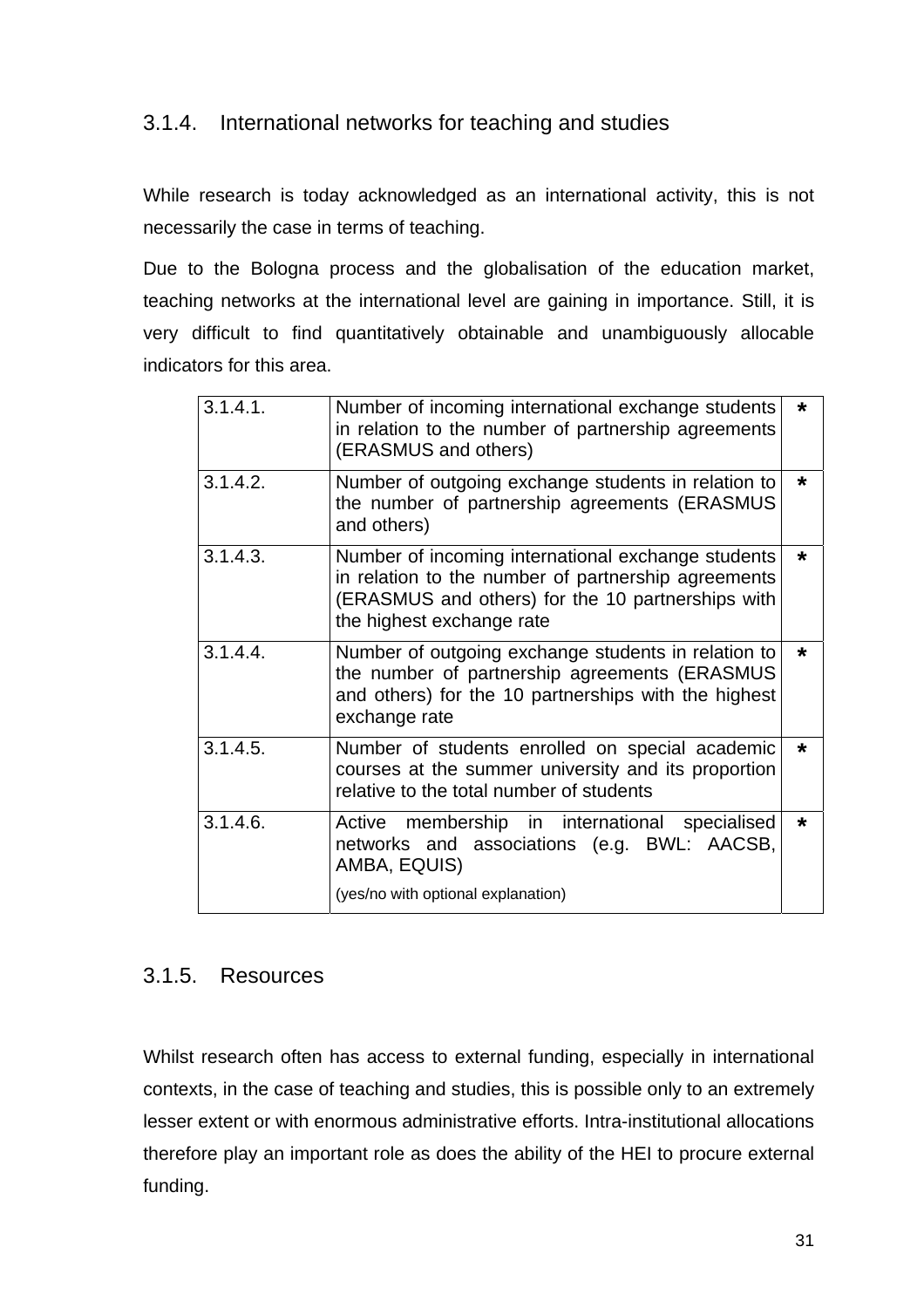<span id="page-32-0"></span>

| $3.1.5.1$ . | Total sum of scholarship funds for stays abroad in<br>relation to the total number of students (own funds of<br>the HEI)              | *       |
|-------------|---------------------------------------------------------------------------------------------------------------------------------------|---------|
| 3.1.5.2.    | Total sum of scholarship funds for stays abroad in<br>relation to the total number of students (externally<br>procured funding)       | *       |
| 3.1.5.3.    | Total sum of scholarship funds for stays abroad in<br>relation to the total number of students (3.1.5.1. and<br>$3.1.5.2.$ aggregate) | *       |
| $3.1.5.4$ . | Budget for international higher education marketing<br>in relation to the total budget                                                | $\star$ |
| 3.1.5.5.    | Proportion of the HEI's own funds for international<br>visiting lecturers in relation to the total budget for<br>academic staff       | *       |
| 3.1.5.6.    | Funds for supporting self-organised stays abroad in<br>relation to the total number of students                                       | *       |

#### 3.1.6. Study programmes/Curricula

In addition to lecturers, students and resources, study programmes and curricula are of central importance for the recognition of internationalisation and internationality in teaching. There are several ways for HEIs or faculties to adopt new focuses or raise the existing international profile. Correspondingly, there are numerous indicators that may be useful. Here too, it seems wise not to restrict oneself to one or two indicators but to make a list of those indicators that help measure the internationality of study programmes in the long term.

#### 3.1.6.1. Course offers

| 3.1.6.1.1. | Proportion of courses taught in a foreign language in<br>relation to the total course offers                                                            | ∗       |
|------------|---------------------------------------------------------------------------------------------------------------------------------------------------------|---------|
| 3.1.6.1.2. | Proportion of courses taught in a foreign language<br>that are institutionalised in the respective curriculum<br>in relation to the total course offers | $\star$ |
| 3.1.6.1.3. | Proportion of credit points for foreign language<br>courses in relation to the total number of credit points<br>(compulsory or optional)                | ∗       |
| 3.1.6.1.4. | Number of foreign languages offered at the HEI                                                                                                          | ∗       |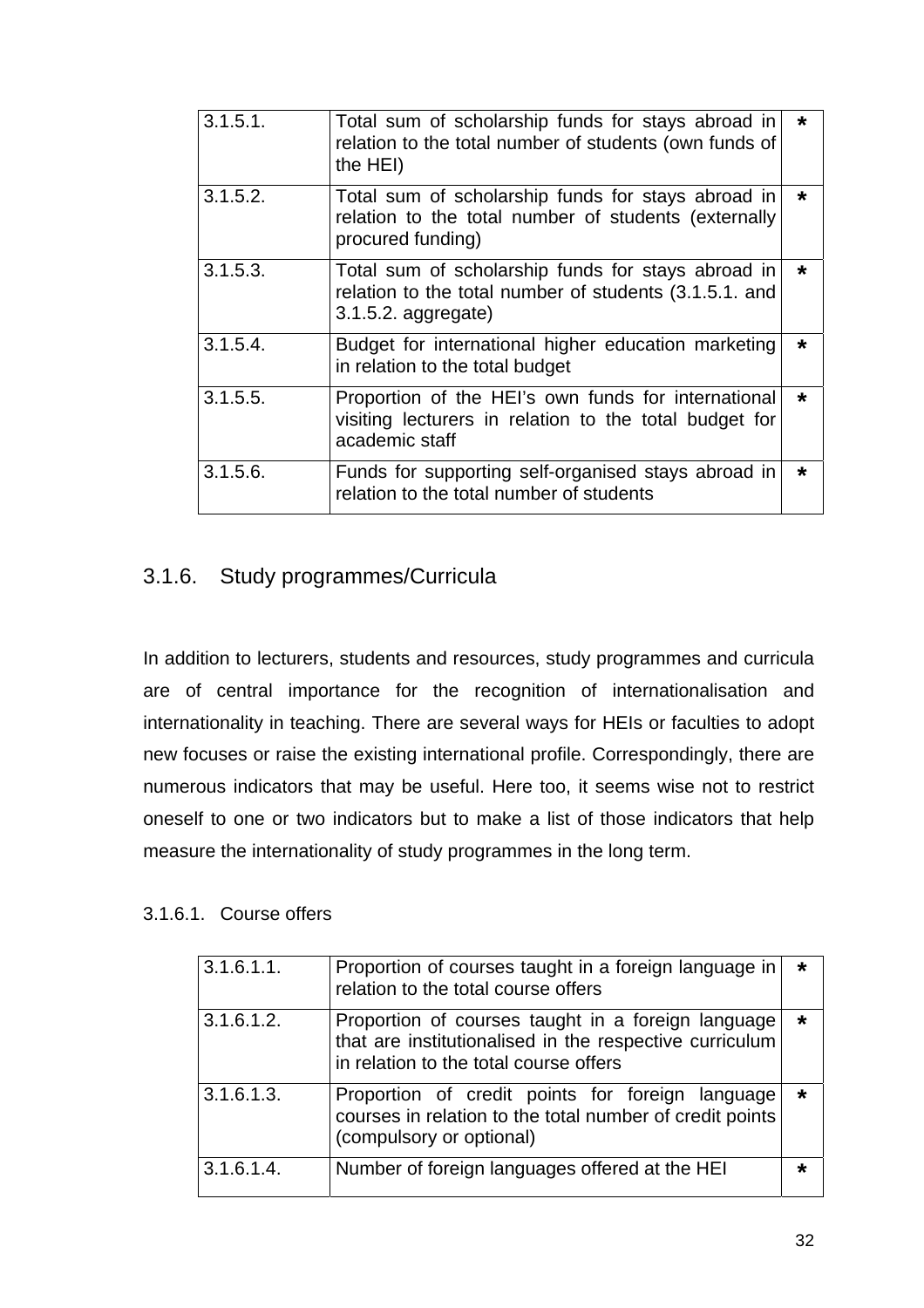<span id="page-33-0"></span>

| 3.1.6.1.5. | Number of foreign language teaching hours per week<br>(all languages) in relation to the total number of<br>students                                                        | *       |
|------------|-----------------------------------------------------------------------------------------------------------------------------------------------------------------------------|---------|
| 3.1.6.1.6. | Mobility windows incorporated into the respective<br>curriculum                                                                                                             | $\star$ |
| 3.1.6.1.7. | Number of lecture stays abroad of university<br>teachers (Teaching Staff (TS) Mobilities) in relation to<br>the total number of lecturers (Outgoing=Incoming) <sup>12</sup> | $\star$ |
| 3.1.6.1.8. | Number of places in study programmes exclusively<br>set aside for international students (Master) in<br>relation to the total number of students                            | $\star$ |
| 3.1.6.1.9. | Proportion of credits acquired abroad and recognised<br>by the HEI in relation to the total number of credit<br>points                                                      | $\star$ |

3.1.6.2. Measures for international professional qualification

| 3.1.6.2.1. | Number of places offered in programmes for<br>intercultural learning in relation to the total number of<br>students                               | $\star$ |
|------------|---------------------------------------------------------------------------------------------------------------------------------------------------|---------|
| 3.1.6.2.2. | Number of places offered in programmes for<br>international application training in relation to the total<br>number of students                   | ∗       |
| 3.1.6.2.3. | Number of places offered in programmes providing<br>information about countries/cultures/societies in<br>relation to the total number of students | $\star$ |

#### 3.2. Output

 $\overline{a}$ 

# 3.2.1. Graduates (Bachelor/Master/doctoral candidates to be handled separately)

As far as teaching is concerned, the allocation of funds is often input-oriented. Especially in international contexts, it makes sense, however, to factor in the output area.

<span id="page-33-1"></span> $12$  We can only measure funding for lecturers travelling abroad. The figure for incoming lecturers to an HEI does not have to be obtained in most cases, but the ratio between the two mobility streams usually balances itself out, so incoming = outgoing.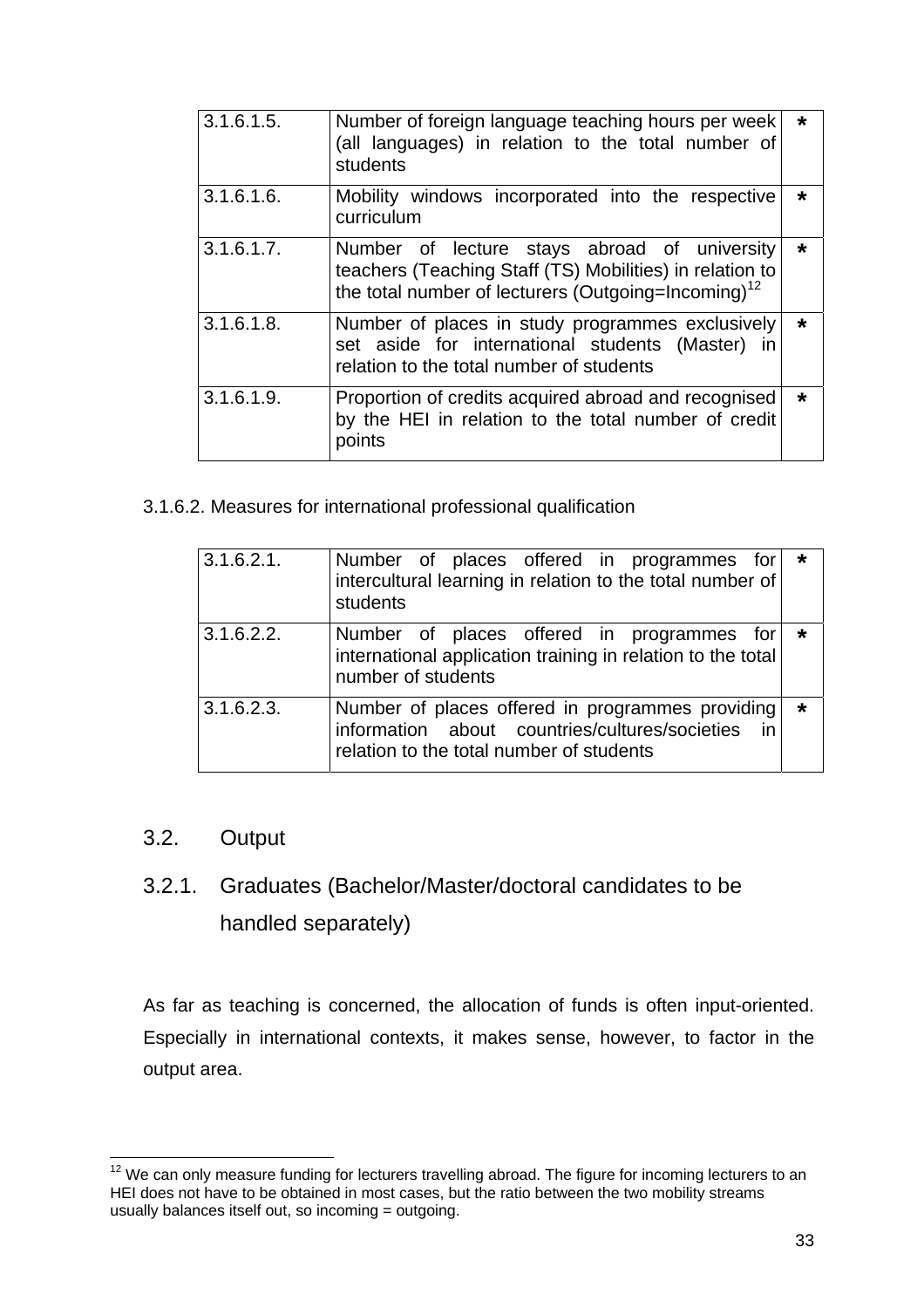<span id="page-34-0"></span>

| 3.2.1.1. | Number of graduates with joint or double/multiple<br>degrees                                                                                                            | *       |
|----------|-------------------------------------------------------------------------------------------------------------------------------------------------------------------------|---------|
| 3.2.1.2. | Proportion of graduates with joint or double/multiple<br>degrees relative to the total number of graduates                                                              | *       |
| 3.2.1.3. | Number of graduates of foreign<br>nationality<br>(international graduates with a non-German<br>education)                                                               | $\star$ |
| 3.2.1.4. | Proportion of graduates of foreign nationality<br>(international graduates<br>non-German<br>with<br>a a<br>education) in relation to the total number of<br>graduates   | *       |
| 3.2.1.5. | Ratio between international first-year students<br>non-German<br>(international graduates with a<br>education) and graduates of a given starting year of<br>studies     | *       |
| 3.2.1.6. | What percent of graduates of foreign nationality<br>(international graduates with a non-German<br>education) are tutored/included in the alumni paper<br>after 3 years? | *       |
|          | (a target number should be agreed here)                                                                                                                                 |         |
| 3.2.1.7. | Is there information about the whereabouts and<br>professional development of the graduates?<br>(yes/no)                                                                |         |

#### 3.2.2. International reputation

Most international rankings leave the impression that it is possible to define a "world-class university". This leads increasingly to political decisions as regards funds allocations based on rankings, and therefore to an acceptance of these assumptions as facts. An international reputation is particularly difficult to measure.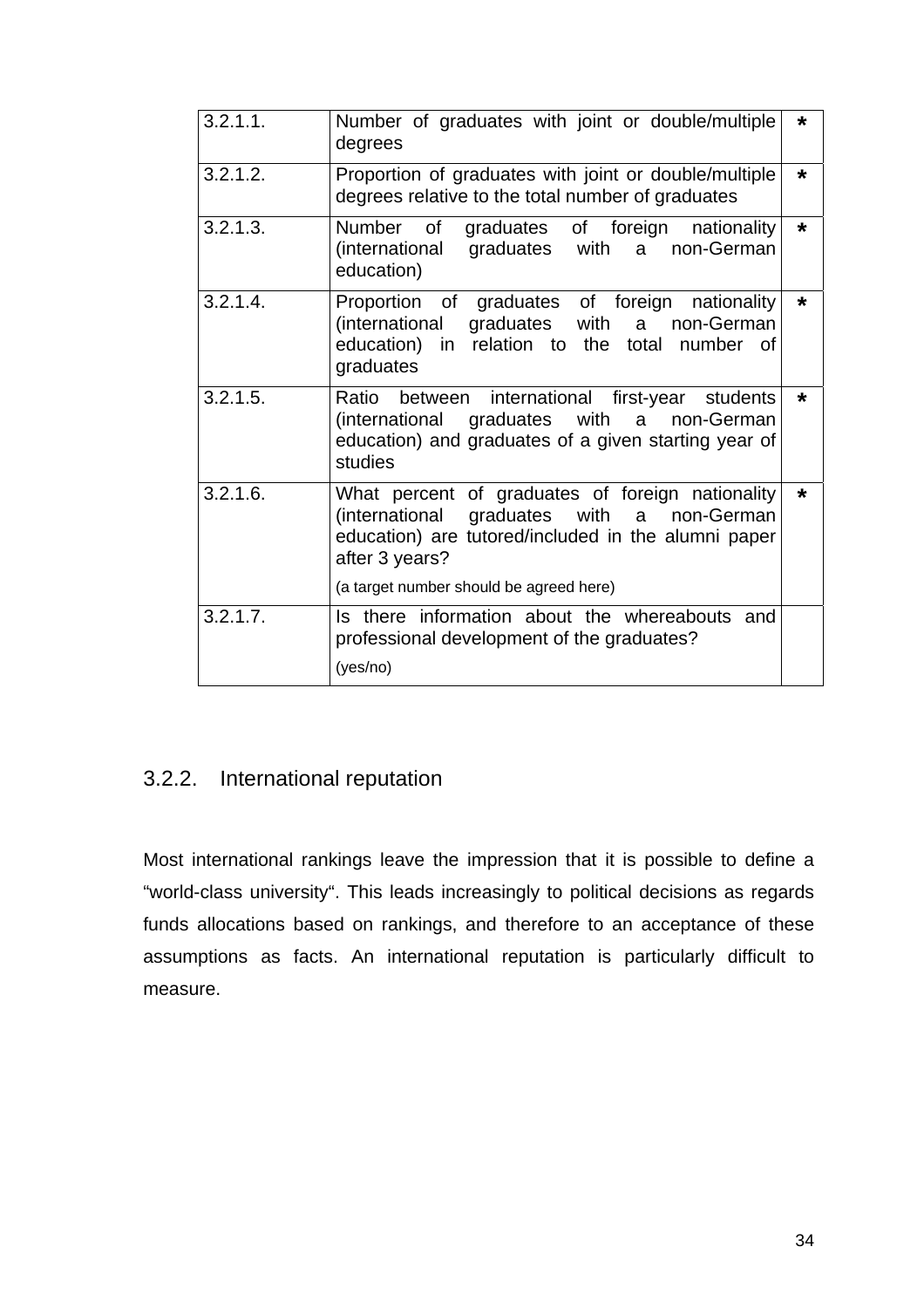| 3.2.2.1  | Number of international applications for study<br>programmes (incl. doctoral programmes) in relation<br>to the total number of applications                                                                                     | *       |
|----------|---------------------------------------------------------------------------------------------------------------------------------------------------------------------------------------------------------------------------------|---------|
| 3.2.2.2. | Number of international applications for special<br>academic courses in summer universities (absolute<br>number is here valid, as no capacity regulation (in<br>Germany called Kapazitätsverordnung or KapVO) is<br>applicable) | *       |
| 3.2.2.3. | Number of international applications for special<br>academic courses in summer universities in relation<br>to the number of available places                                                                                    | *       |
| 3.2.2.4  | Number of international applications for special<br>academic courses in summer universities in relation<br>to the number of courses offered                                                                                     | $\star$ |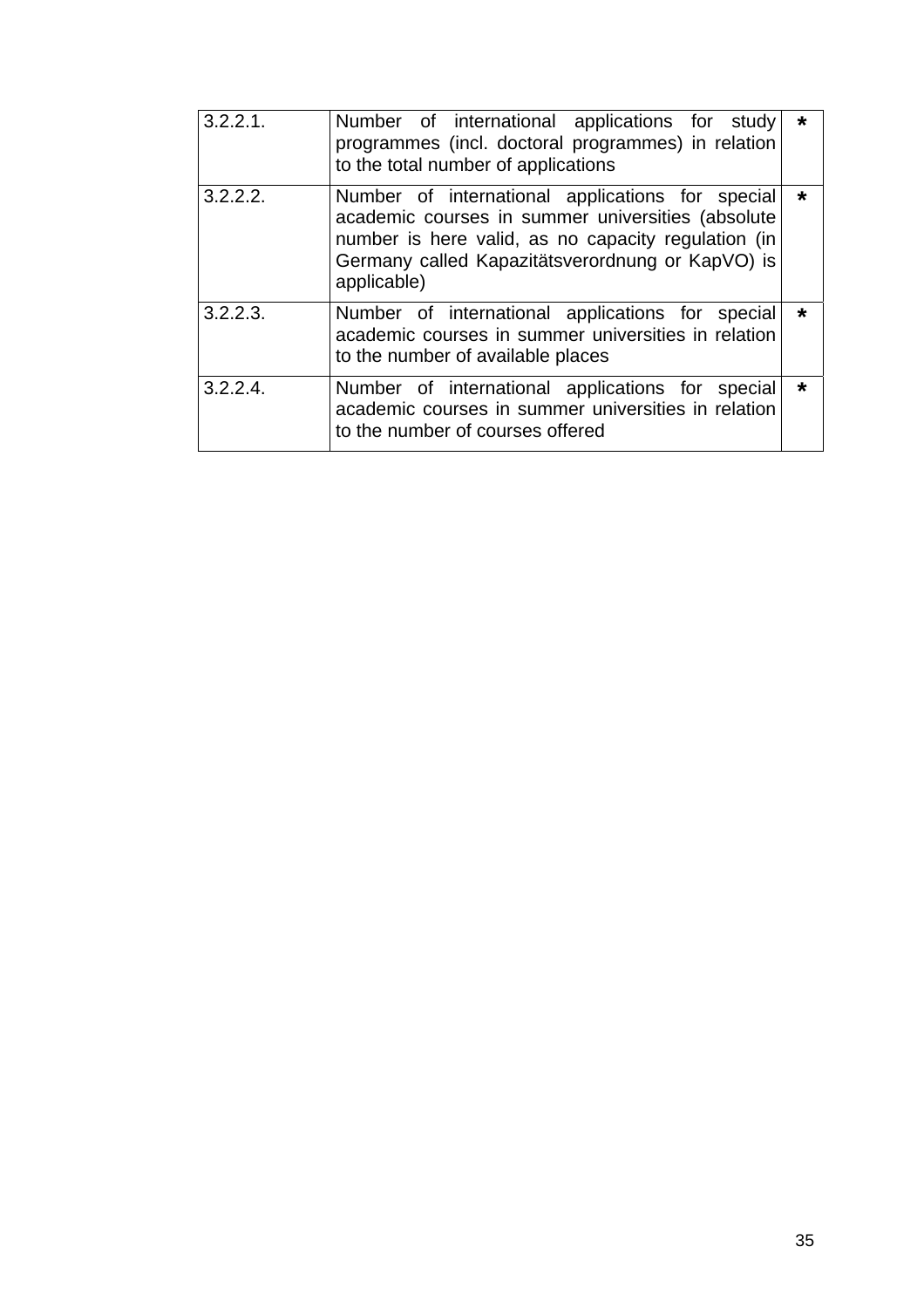## <span id="page-36-0"></span>**V. Conclusion**

#### **General**

A total of 186 key figures and indicators could be determined in the project, 170 of them can be illustrated in time series. There are 162 key figures and indicators that emerge from the areas of input and process; 24 could be determined for the output area; 69 indicators refer to "overall aspects", 45 to "research", and 72 to "teaching and studies". This is a firm foundation for several types of selection and strategy options.

Most of the indicators can be depicted on different levels of aggregation, starting at individual institutes via departments/faculties up to entire HEIs. However, the experience gained from the CHE University Ranking shows that a subject-specific assessment is preferable at least in the case of the key figures and indicators in research as well as teaching and studies as an overall assessment of the entire HEI blurs the differences between the individual subjects and thus the profile of the HEI.

We recommend measuring a target or a measurement with more than one indicator as indicators generally focus on a certain aspect of performance, but it is usually difficult to illustrate a broad target or a complex process with an individual indicator. Indicators have to have a sufficiently high mutual correlation, but not so high a correlation, though, that it appears as if they are measuring the same thing in the end.

Let us give an example: an HEI envisages the strategic target of offering experience in an international environment to those students who are not studying abroad. For this purpose, the number of international students and professors shall be increased. The following indicators can be used here: 1.1.2.2.4. "Proportion of professors of foreign nationality or from a migrant background in relation to the total number of professors", 3.1.6.1.1. "Proportion of courses taught in a foreign language in relation to the total course offers", and 3.1.2.4. "Proportion of incoming international exchange students in relation to the total number of students".

If you have a look at the effort of data acquisition and the regular update of the data stock, it is necessary to concentrate on a manageable number of indicators. The selection should be in line with the international strategy of the HEI.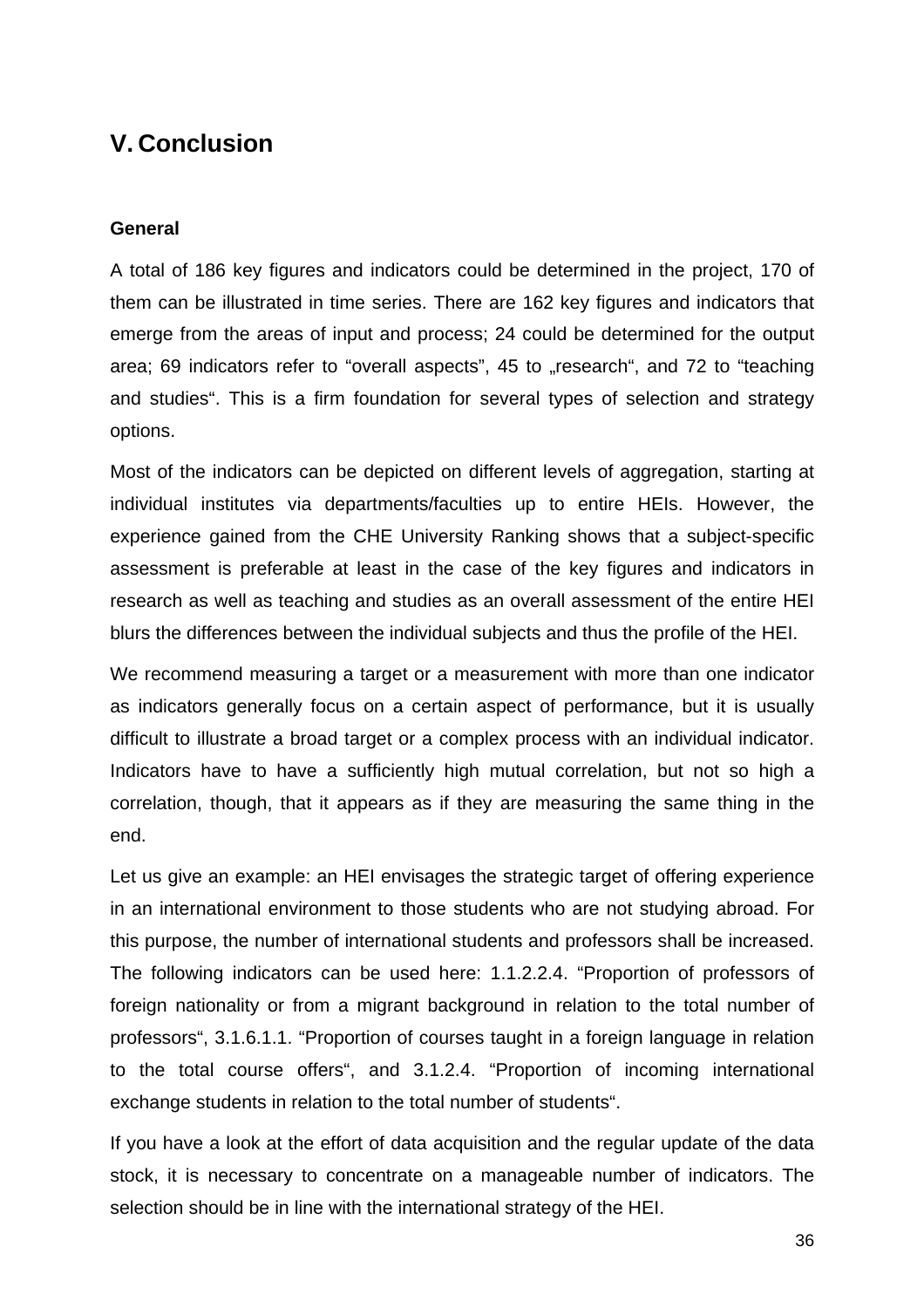The question whether or not data can be acquired arises at the end. When compiling a set of indicators one should not start with thinking about availability of the indicators. Instead, substantive considerations should take precedence over the question about which aspects of internationality should be measured with which indicators with reference to the individual objectives of the HEI.

It can then be checked in a second step, for which of the indicators the required key figures and data are already available in the HEI, or the effort it would take to acquire them. Our list contains only those key figures and indicators for which we assume data generally available in an HEI. Nevertheless, this may result in different levels of effort, depending on the quality of an HEI´s internal reporting system. This can be taken into account with reference to selecting alternative key figures and indicators for the same area of performance.

#### **Overall Indicators**

With the indicators collected in this paper we intend to offer guidance for the selection of indicators. Of course, they are not rigid. HEIs can use these indicators as a modular system in line with their own strategies.

For comparative evaluations and rankings, however, we advise you to select indicators that can be obtained in all universities by justifiable effort. We suggest the following indicators:

For overall aspects as well as teaching and studies:

|               | 1.1.2.2.2.   | Number of professors appointed from abroad relative to<br>the total number of professors                                              | $\star$ |
|---------------|--------------|---------------------------------------------------------------------------------------------------------------------------------------|---------|
| $\mathcal{P}$ | 1.1.2.2.6.   | Number of international visiting researchers (minimum<br>duration 1 week)                                                             | $\star$ |
| 3             | 3.1.2.2.     | Proportion of international students with non-German<br>education relative to the total number of students                            | $\star$ |
| 4             | 3.1.2.4      | Proportion of incoming international exchange students<br>relative to the total number of students                                    | ∗       |
| 5             | $3.1.2.14$ . | Proportion of outgoing exchange students and students<br>with an international internship relative to the total number<br>of students | $\star$ |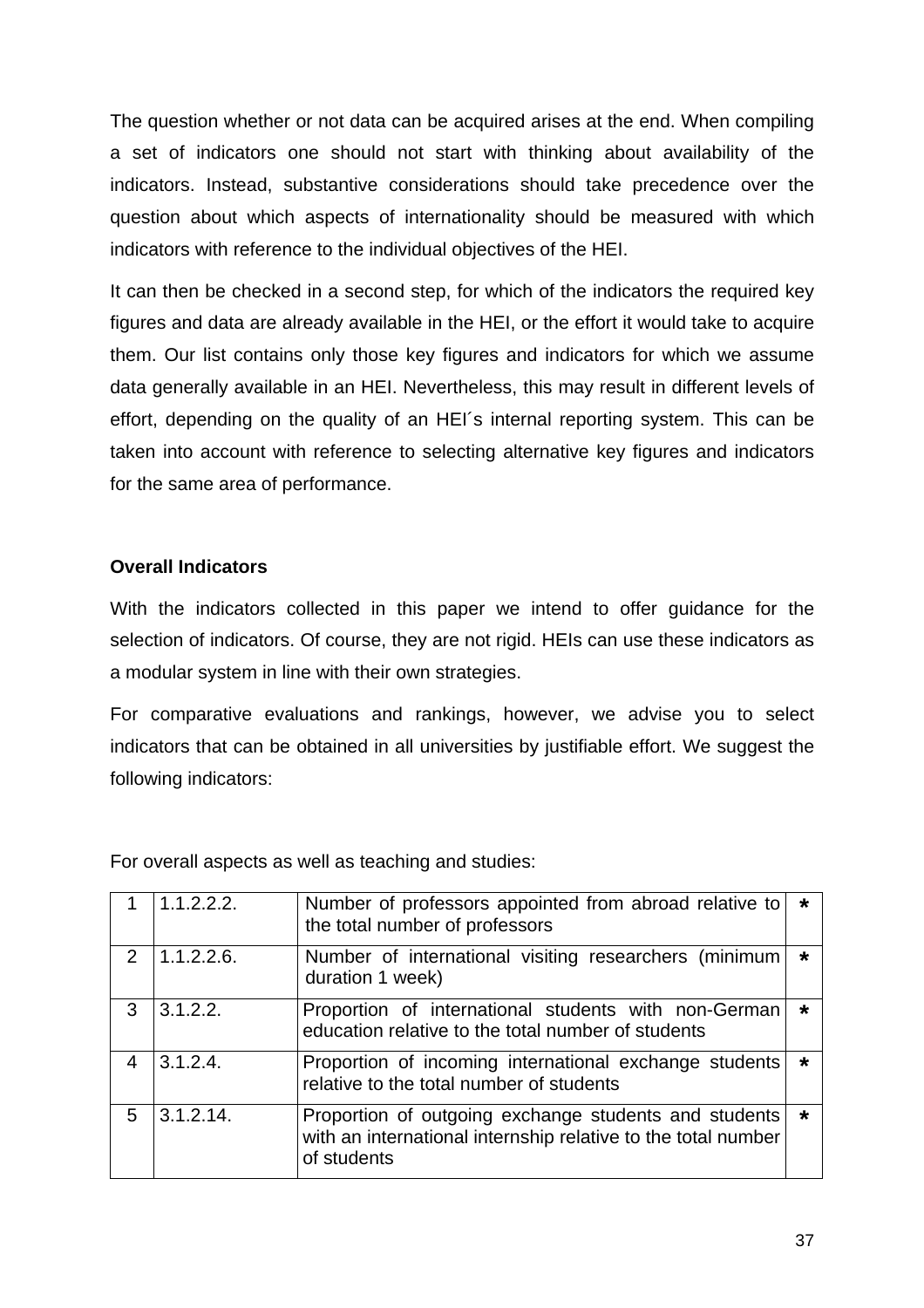|   | 3.1.6.1.7.  | Number of lecture stays abroad undertaken by lecturers   *<br>(Teaching Staff (TS) Mobilities) in relation to the total<br>number of lecturers (Outgoing=Incoming) <sup>13</sup> |         |
|---|-------------|----------------------------------------------------------------------------------------------------------------------------------------------------------------------------------|---------|
|   | 3.2.1.2.    | Proportion of graduates with joint or double/multiple<br>degree relative to the total number of graduates                                                                        | $\star$ |
| 8 | $3.2.1.4$ . | Proportion of graduates of foreign nationality<br>(international graduates with a non-German education)<br>relative to the total number of graduates                             | $\star$ |

We have extracted some additional – subject-specific – indicators from the student interviews which make up the CHE University Ranking that depict aspects of the internationality of teaching and studies from the student point of view, including:

- International orientation of the course offer
- Counselling for study programmes or internships abroad
- Support by lecturers in organising stays abroad
- Importance of the opportunity of international study programmes for students

For research we suggest the following indicators:

 $\overline{a}$ 

|               | 1.1.2.2.2. | Number of professors appointed from abroad relative to $\star$<br>the total number of professors                                                                            |  |
|---------------|------------|-----------------------------------------------------------------------------------------------------------------------------------------------------------------------------|--|
| $\mathcal{P}$ | 2.1.2.2.   | Amount of procured third-party funding from international   *<br>sponsors in relation to the total sum of third-party funds<br>per annum                                    |  |
| 3             | 2.1.2.4    | Amount of third-party funding for international projects   *<br>with international cooperation partners in relation to the<br>total amount of third-party funding per annum |  |

There are other indicators in addition to those listed that would make sense in the examination of overall aspects but cannot be used in the CHE University Ranking due to methodological aspects as they cannot be assigned to specific subjects. Here, we would suggest:

<span id="page-38-0"></span><sup>&</sup>lt;sup>13</sup> We can only measure funding for lecturers travelling abroad. The figure for incoming lecturers to a HEI does not have to be obtained in most cases, but the ratio between the two mobility streams usually balances itself out, so incoming = outgoing.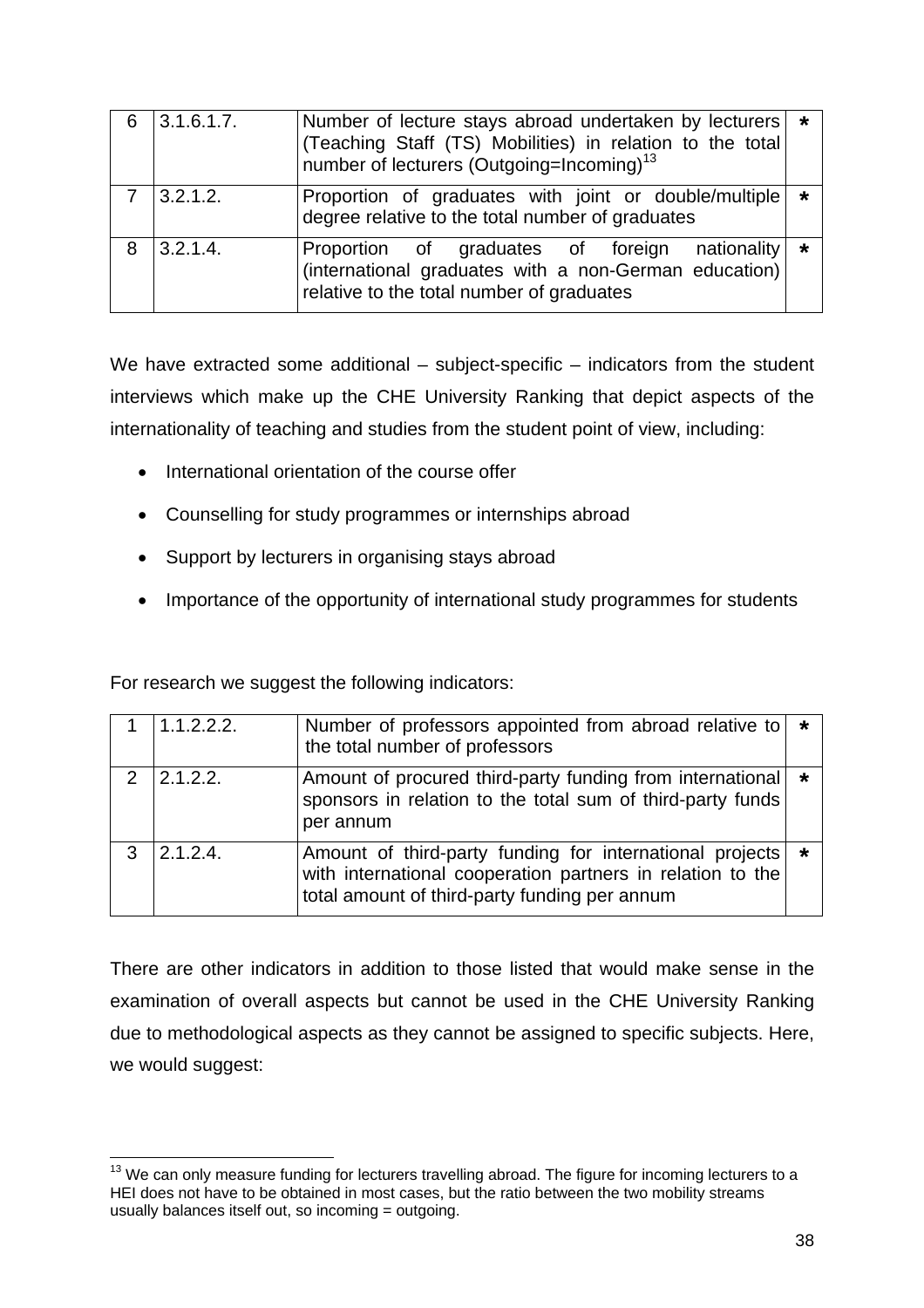| 1.1.4.2.2. | Number of posts (full time equivalent=FTE) in the<br>international core business (international strategy<br>and basic questions, scientific cooperation,<br>counselling and tutoring of students, alumni,<br>admission) in relation to the total number of<br>administrative posts | $\star$ |
|------------|------------------------------------------------------------------------------------------------------------------------------------------------------------------------------------------------------------------------------------------------------------------------------------|---------|
| 1.1.4.2.3. | Number of posts (full time equivalent=FTE) in the<br>international areas of counselling and tutoring of<br>students and admission in relation to the total<br>number of students                                                                                                   |         |

Which of the suggested indicators will be applied in which ranking is, of course, the decision of those responsible for the respective rankings.